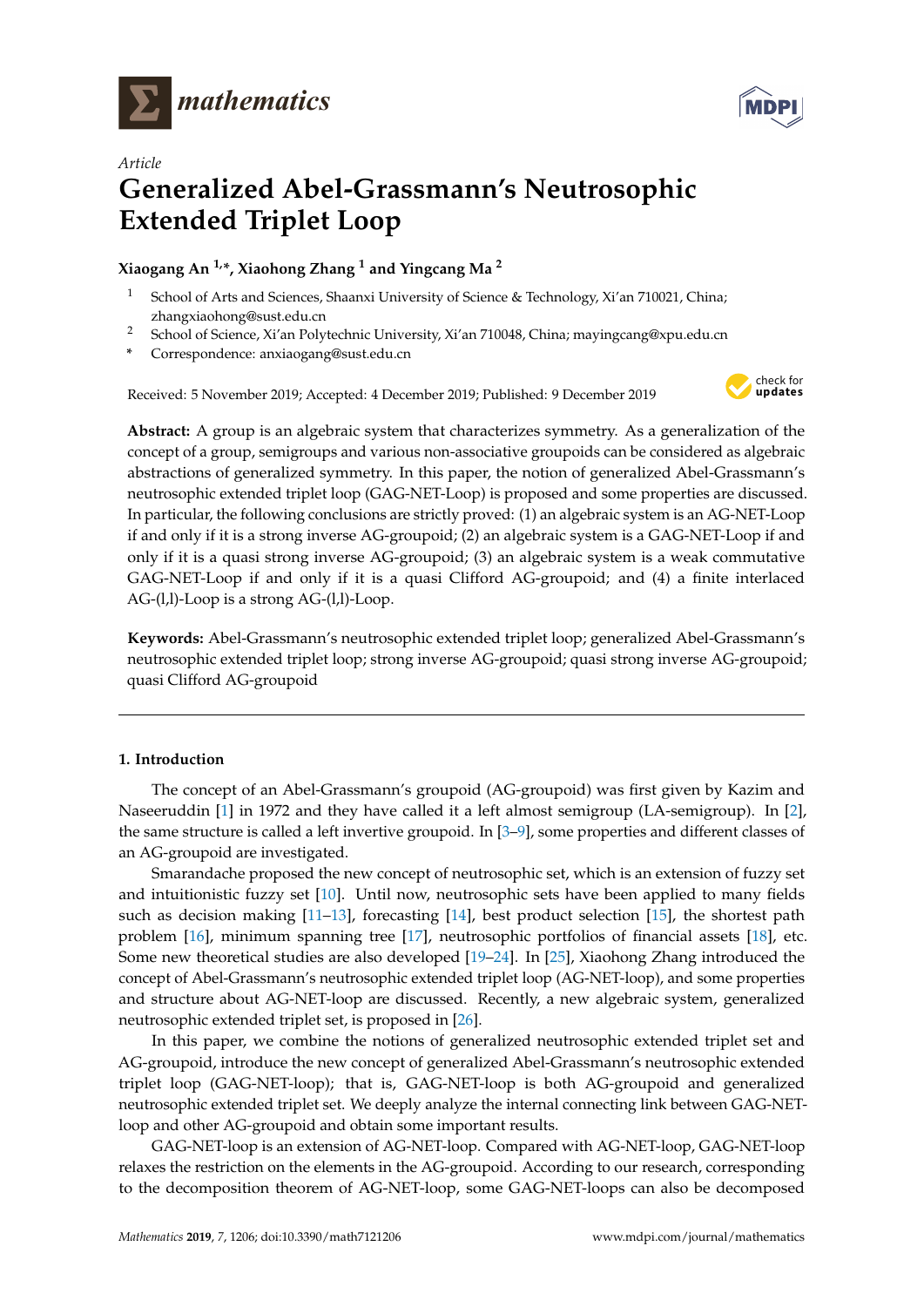into smaller ones. This is also the embodiment of the research method of regular semigroups to quasi-regular semigroups in non-associative groupoid.

The paper is organized as follows. Section [2](#page-1-0) gives the basic definitions. Some properties about finite interlaced AG-(l,l)-Loop and some structures about strong inverse AG-groupoid are discussed in Section [3.](#page-2-0) We proposed the GAG-NET-Loop and discussed its properties and structure in Section [4.](#page-7-0) Finally, the summary and future work are presented in Section [5.](#page-17-0)

#### <span id="page-1-0"></span>**2. Basic Definitions**

In this section, the related research and results of the AG-NET-loop are presented. Some related notions are introduced first.

Let *S* be non-empty set,  $*$  is a binary operation on *S*. If  $\forall a, b \in S$ , implies  $a * b \in S$ , then  $(S, *)$  is called a groupoid. A groupoid (*S*, ∗) is called an Abel-Grassmann's groupoid (AG-groupoid) [\[27](#page-19-7)[,28\]](#page-19-8) if it holds the left invertive law, that is, for all  $a, b, c \in S$ ,  $(a * b) * c = (c * b) * a$ . In an AG-groupoid the medial law holds, for all  $a, b, c \in S$ ,  $(a * b) * (c * d) = (a * c) * (b * d)$ . In an AG-groupoid  $(S, *)$ , for all  $a \in S$ ,  $n \in \mathbb{Z}^+$ , the recursive definition of  $a^n$  is as follows:  $a^1 = a$ ,  $a^2 = a * a$ ,  $a^3 = a^2 * a = a$  $(a * a) * a, a<sup>4</sup> = a<sup>3</sup> * a, ..., a<sup>n</sup> = a<sup>n-1</sup> * a.$ 

**Definition 1** ([\[29\]](#page-19-9))**.** *Let N be a non-empty set together with a binary operation* ∗*. Then, N is called a* neutrosophic extended triplet set if for any  $a \in N$ , there exists a neutral of "a" (denoted by neut(a)), *and an opposite of "a"*(*denoted by anti*(*a*)), such that neut(*a*)  $\in$  *N*, anti(*a*)  $\in$  *N* and:

$$
a * \textit{neut}(a) = \textit{neut}(a) * a = a,
$$

$$
a * anti(a) = anti(a) * a = neut(a).
$$

*The triplet* (*a*, *neut*(*a*), *anti*(*a*)) *is called a neutrosophic extended triplet.*

Note that, for a neutrosophic triplet set  $(N, *), a \in N$ , *neut* $(a)$  and *anti* $(a)$  may not be unique. In order not to cause ambiguity, we use the following notations to distinguish: *neut*(*a*) denotes any certain one of neutral of  $a$ ,  $\{neut(a)\}$  denotes the set of all neutral of  $a$ ,  $anti(a)$  denotes any certain one of opposite of *a*, and {*anti*(*a*)} denotes the set of all opposite of *a*.

**Definition 2** ([\[25\]](#page-19-5))**.** *Let* (*N*, ∗) *be a neutrosophic extended triplet set. Then, N is called a neutrosophic extended triplet loop (NET-Loop), if*  $(N, *)$  *is well-defined, i.e., for any a, b*  $\in N$ *, one has a*  $*$  *b*  $\in N$ *.* 

<span id="page-1-2"></span>**Definition 3** ([\[25\]](#page-19-5))**.** *Let* (*N*, ∗) *be a neutrosophic extended triplet loop (NET-Loop). Then, N is called an AG-NET-Loop, if* (*N*, ∗) *is an AG-groupoid.*

*An AG-NET-Loop N is called a commutative AG-NET-Loop if for all*  $a, b \in N$ *,*  $a * b = b * a$ *.* 

<span id="page-1-1"></span>**Theorem 1** ([\[25\]](#page-19-5)). Let  $(N, *)$  be an AG-NET-loop. Then, for any  $x, y \in \{anti(a)\}\,$ ,

*(1)*  $neut(a) * x = x * neut(a) = neut(a) * y$ , that is, |neut(*a*)  $* \{anti(a)\}$  = 1*.* 

- *(2)*  $(x * \text{neut}(a)) * a = (\text{neut}(a) * x) * a = \text{neut}(a)$ .
- *(3)*  $a * (x * neut(a)) = a * (neut(a) * x) = neut(a).$
- $(4)$   $\forall a \in N$ , *neut* $(a) * \textit{neut}(a) = \textit{neut}(a)$ .

<span id="page-1-3"></span>**Definition 4** ([\[5\]](#page-18-9)). An element a of an AG-groupoid  $(S, *)$  is called a regular if there exists  $x \in S$  such that *a* = (*a* ∗ *x*) ∗ *a and S is called regular if all elements of S are regular.*

*An AG-groupoid* (*S*, ∗) *is called quasi regular if, for any a* ∈ *S, there exists a positive integer n such that a n is regular.*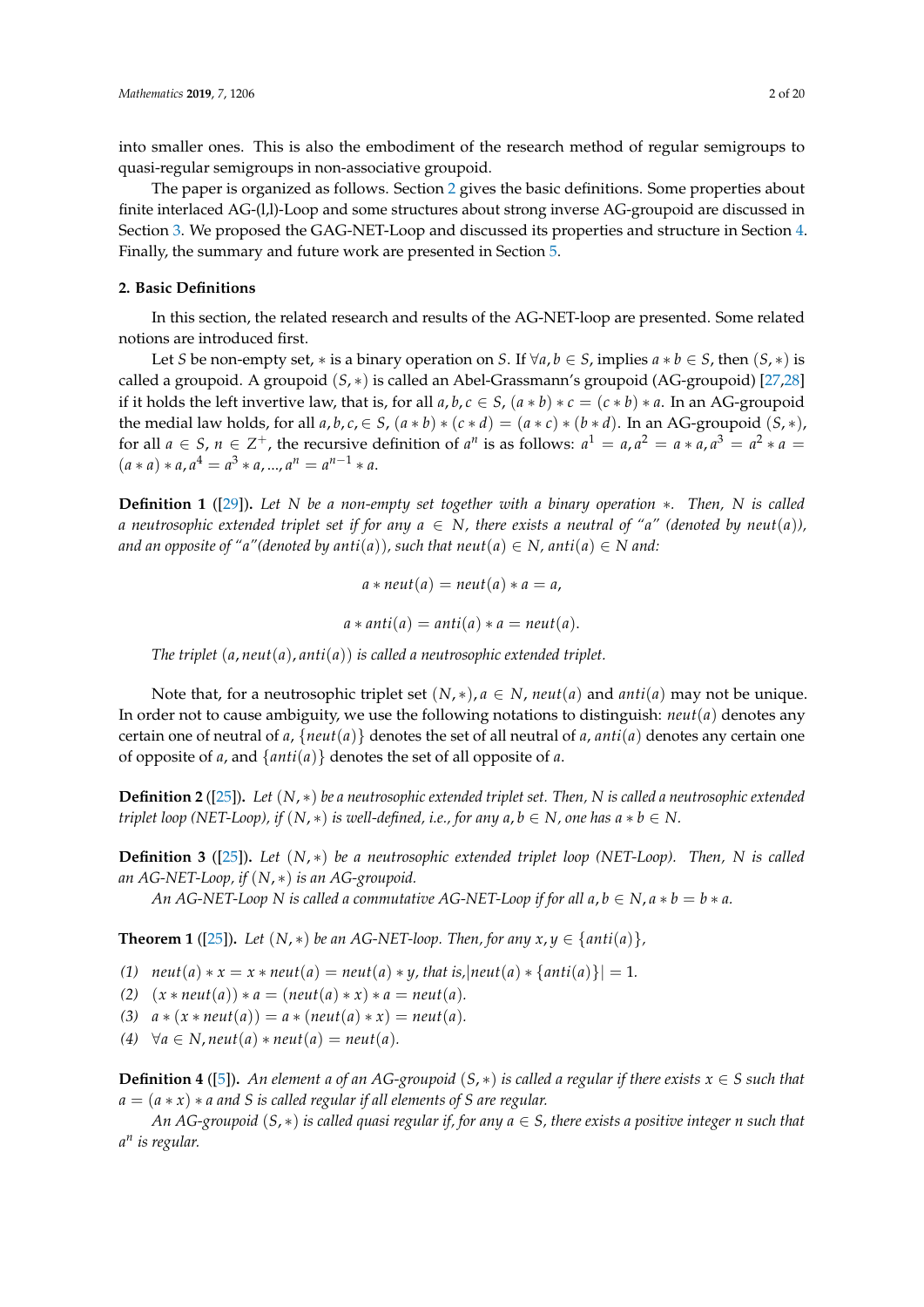<span id="page-2-6"></span>**Definition 5** ([\[6\]](#page-18-10))**.** *An element a of an AG-groupoid* (*S*, ∗) *is called a fully regular element of S if there exist some p*, *q*, *r*, *s*, *t*, *u*, *v*, *w*, *x*, *y*, *z*  $\in$  *S* (*p*, *q*, ..., *z may be repeated) such that* 

$$
a = (p * a2) * q = (r * a) * (a * s) = (a * t) * (a * u)
$$
  
= (a \* a) \* v = w \* (a \* a) = (x \* a) \* (y \* a)  
= (a<sup>2</sup> \* z) \* a<sup>2</sup>.

*An AG-groupoid* (*S*, ∗) *is called fully regular if all elements of S are fully regular.*

*An AG-groupoid* (*S*, ∗) *is called quasi fully regular if for any a* ∈ *S, there exists a positive integer n such that a<sup>n</sup> is fully regular.*

### <span id="page-2-0"></span>**3. Strong Inverse AG-Groupoid and Finite Interlaced AG-Groupoid**

<span id="page-2-2"></span>**Definition 6** ([\[30\]](#page-19-10)). *An AG-groupoid* (*S*,  $*$ ) *is called an inverse AG-groupoid if for each element*  $a \in S$ , *there exists an element x in S such that*  $a = (a * x) * a$  *and*  $x = (x * a) * x$ *.* 

<span id="page-2-3"></span>**Definition 7.** An AG-groupoid  $(S, *)$  is called a strong inverse AG-groupoid if for any  $a \in S$ , there exists *a unary operation a* → *a* −1 *on S such that*

$$
(a^{-1})^{-1} = a, \ (a * a^{-1}) * a = a * (a * a^{-1}) = a, \ a * a^{-1} = a^{-1} * a.
$$

The following example shows that an inverse AG-groupoid may not be a strong inverse AG-groupoid.

<span id="page-2-4"></span><span id="page-2-1"></span>**Example [1.](#page-2-1)** *Let*  $S = \{1, 2, 3, 4\}$ *, an operation*  $*$  *on S is defined as in Table* 1. *Being*  $1 = (1 * 3) * 1, 3 = 1$ (3 ∗ 1) ∗ 3, 2 = (2 ∗ 4) ∗ 2, 4 = (4 ∗ 2) ∗ 4*, from Definition [6,](#page-2-2) S is an inverse AG-groupoid. Being* (1 ∗ 1) ∗ 1 =  $3 \neq 1$ ,  $(1 * 2) * 1 = 4 \neq 1$ ,  $(1 * 3) * 1 = 1 \neq 3 = 1 * (1 * 3)$ ,  $(1 * 4) * 1 = 2 \neq 1$ , from Definition [7,](#page-2-3) S is not *a strong inverse AG-groupoid.*

| <b>Table 1.</b> The operation table of Example 1. |  |
|---------------------------------------------------|--|
|---------------------------------------------------|--|

| $\ast$ | 1 | 2 | 3 | 4 |
|--------|---|---|---|---|
| 1      | 2 | 4 | 3 | 1 |
| 2      | 3 | 1 | 2 | 4 |
| 3      | 1 | 3 | 4 | 2 |
| 4      | 4 | 2 | 1 | 3 |

<span id="page-2-5"></span>**Proposition 1.** *Let*  $(N, *)$  *be an AG-NET-loop. Then, for any a*  $\in N$ *, x*  $\in$  {*anti*(*a*)}*,* 

$$
neut(new(a) * x) * anti(new(a) * x) = a.
$$

**Proof.** For any  $x \in \{anti(a)\}\)$ , we have

$$
(neut(a) * x) * neut(a) = (neut(a) * x) * (a * x)
$$
  
= (neut(a) \* a) \* (x \* x) (applying the medial law)  
= (a \* neut(a)) \* (x \* x)  
= (a \* x) \* (neut(a) \* x) (applying the medial law)  
= neut(a) \* (neut(a) \* x),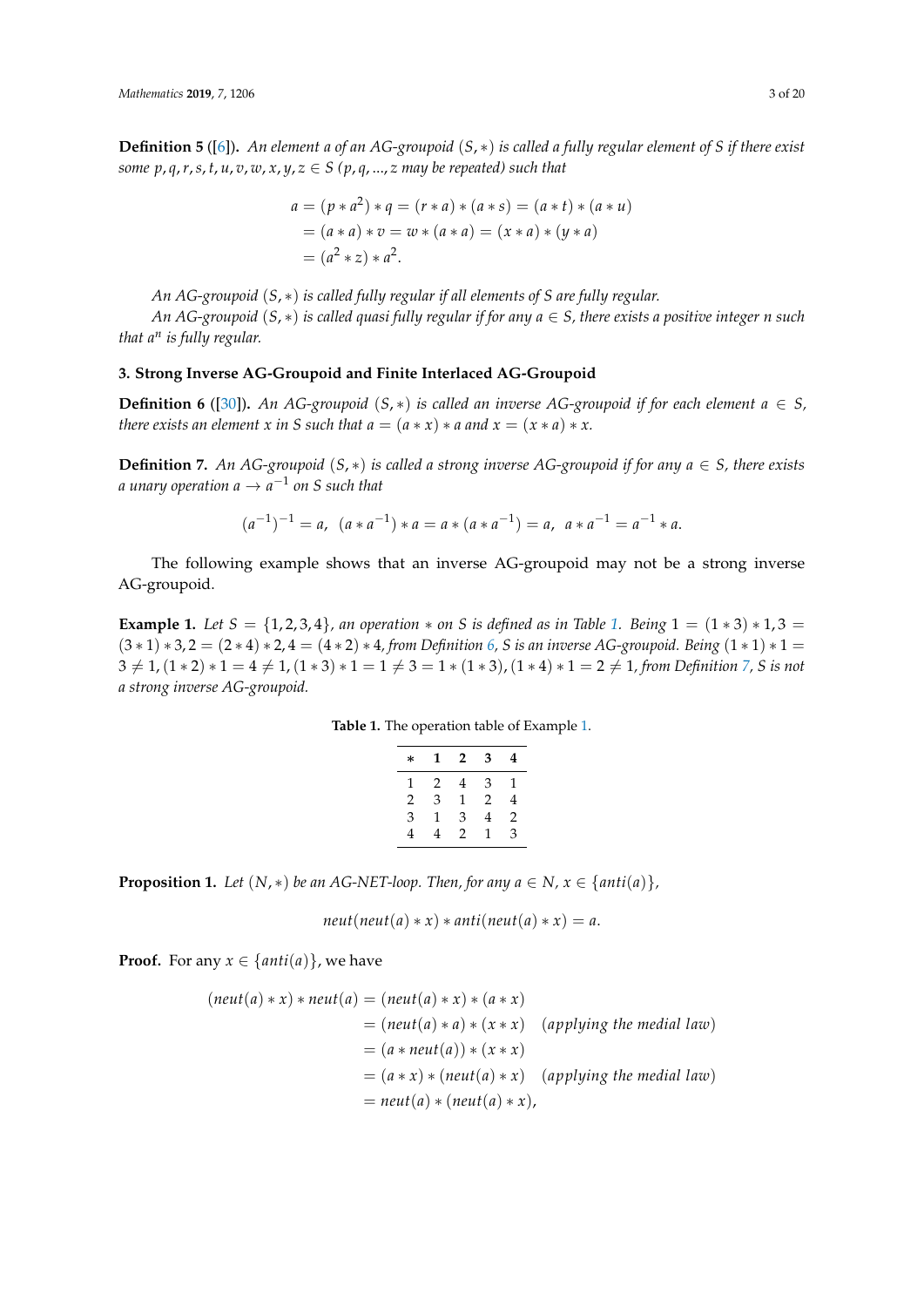$$
neut(a) * (neut(a) * x) = (x * a) * (neut(a) * x)
$$
  
= (x \* neut(a)) \* (a \* x) (applying the medial law)  
= (x \* neut(a)) \* neut(a)  
= (neut(a) \* neut(a)) \* x  
= neut(a) \* x, (by Proposition 1(4))

we have  $(newt(a) * x) * neut(a) = neut(a) * (neut(a) * x) = neut(a) * x$ . From Theorem [1](#page-1-1) (2) and (3), we have

 $neut(new(a) * x) = neut(a), a \in anti{neut(a) * x}.$ 

From Theorem [1](#page-1-1) (1)  $neut(a) * x$  is unique, we have

 $neut(new(a) * x) * anti(new(a) * x) = neut(a) * a = a.$ 

 $\Box$ 

<span id="page-3-1"></span>**Example [2.](#page-3-0)** Let  $N = \{a, b, c\}$ , an operation  $*$  on  $N$  is defined as in Table 2. Since neut(a) = a, anti(a) =  $a, \text{neut}(b) = a, \text{anti}(b) = c, \text{neut}(c) = a, \text{anti}(c) = b, \text{so}(N, *)$  *is an AG-NET-Loop. Being* 

 $neut(new(a) * a) * anti(new(a) * a) = a * a = a$ ,

$$
neut(new(b) * c) * anti(new(t) * c) = neut(c) * anti(c) = b,
$$

 $neut(new(c) * b) * anti(new(c) * b) = neut(b) * anti(b) = c$ ,

<span id="page-3-0"></span>*that is for any*  $a \in N$ *,*  $x \in \{anti(a)\}$ *, neut* $(neut(a) * x) * anti(neut(a) * x) = a$ *.* 

**Table 2.** An AG-NET-Loop of Example [2.](#page-3-1)

| * | а | b | с |
|---|---|---|---|
| a | a | b | С |
| b | b | C | a |
| C | C | a | b |

**Theorem 2.** *Let* (*N*, ∗) *be a groupoid. Then, N is an AG-NET-Loop if and only if it is a strong inverse AG-groupoid.*

**Proof.** Necessity: Suppose *N* is an AG-NET-Loop, from Definition [3,](#page-1-2) for each  $a \in N$ , such that *a* has the neutral element and opposite element, denoted by  $neut(a)$  and  $anti(a)$ , respectively. Set

$$
a^{-1} = \text{neut}(a) * \text{anti}(a),
$$

by Theorem [1](#page-1-1) (1), *neut*(*a*) ∗ *anti*(*a*) is unique, so *a* −1 is unique. By Proposition [1,](#page-2-5) we have

$$
(a^{-1})^{-1} = \text{neut}(\text{neut}(a) * \text{anti}(a)) * \text{anti}(\text{neut}(a) * \text{anti}(a)) = a.
$$

Being

$$
a^{-1} * a = (neut(a) * anti(a)) * a = (a * anti(a)) * neut(a) = neut(a) * neut(a) = neut(a),
$$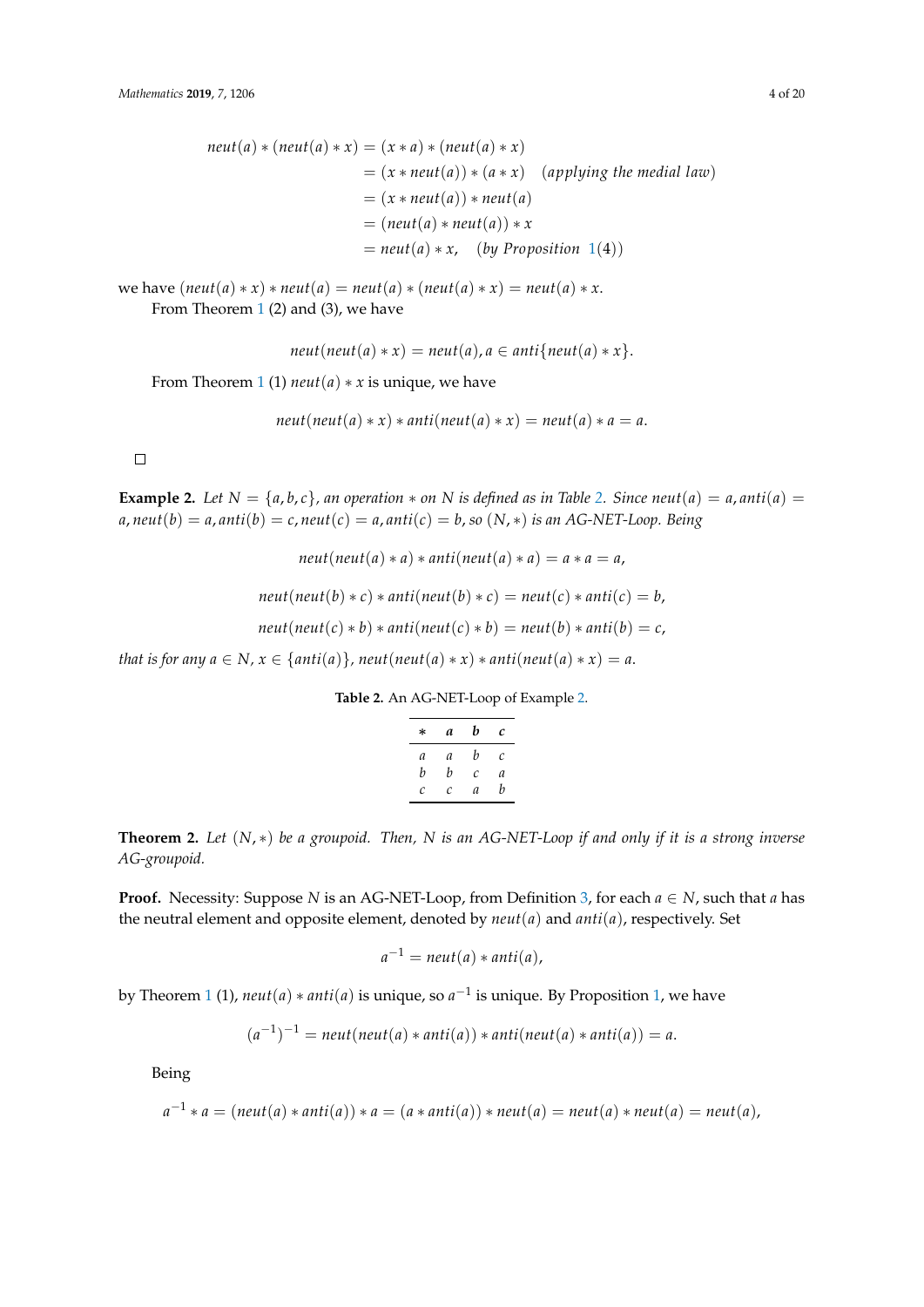$$
a * a^{-1} = a * (neut(a) * anti(a))
$$
  
= (neut(a) \* a) \* (neut(a) \* anti(a))  
= (neut(a) \* neut(a)) \* (a \* anti(a))  
= (neut(a) \* neut(a)) \* neut(a)  
= neut(a),  
(a \* a<sup>-1</sup>) \* a = neut(a) \* a = a,  
a \* (a \* a<sup>-1</sup>) = a \* neut(a) = a,

we have

$$
a^{-1} * a = a * a^{-1},
$$
  

$$
(a * a^{-1}) * a = a * (a * a^{-1}) = a.
$$

From Definition [7,](#page-2-3) *N* is a strong inverse AG-groupoid.

Sufficiency: If *N* is a strong inverse AG-groupoid and  $a^{-1} \in N$ , such that  $a * a^{-1} = a^{-1} * a$  and  $(a * a^{-1}) * a = a * (a * a^{-1}) = a$ . Set

$$
neut(a) = a * a^{-1},
$$

then  $neut(a) * a = (a * a^{-1}) * a = a * (a * a^{-1}) = a * neut(a) = a, a * (a)^{-1} = (a)^{-1} * a = neut(a)$ . From Definition [3,](#page-1-2) we have that *N* is an AG-NET-Loop and  $a^{-1} \in \{anti(a)\}.$ 

**Example 3.** *Apply* (*S*, ∗) *in Example [2,](#page-3-1) we know that it is an AG-NET-Loop. We show that it is a strong inverse AG-groupoid in the following.*

*For b*, there exists a inverse element  $b^{-1} = c$ , such that  $(b^{-1})^{-1} = b$ ,  $(b * b^{-1}) * b = b * (b * b^{-1}) =$  $b$ ,  $b * b^{-1} = b^{-1} * b = a$ , so  $b$  is strong inverse.  $a$  and  $c$  are strong inverse for the same reason, so  $(S, *)$  is *a strong inverse AG-groupoid by Definition [7.](#page-2-3)*

An AG-groupoid  $(S, *)$  is called interlaced if it satisfies  $(a * a) * b = a * (a * b)$ ,  $a * (b * b) = (a * b) * b$ for all *a*, *b* in *S*. An AG-groupoid (S, \*) is called locally associative if it satisfies  $(a * a) * a = a * (a * a)$ for all *a* in *S*.

<span id="page-4-0"></span>**Theorem 3.** *Let*(*D*, ∗) *be a locally associative AG-groupoid with respect to \*. If D is finite, there is an idempotent element in D. That is,*  $\exists a \in D$ ,  $a * a = a$ .

**Proof.** Assume that *D* is a finite locally associative AG-groupoid with respect to  $*$ . Then, for any  $a \in D$ ,  $a, a * a = a^2, a * a * a = a^3, ..., a^n, ... \in D$ . Since *D* is finite, there exists natural number *m*,*k* such that  $a^m = a^{m+k}$ .

Case 1: If  $k = m$ , then  $a^m = a^{2m}$ , that is,  $a^m = a^m * a^m$ ,  $a^m$  is an idempotent element in *D*. Case 2: If  $k > m$ , then from  $a^m = a^{m+k}$  we can get

$$
a^k = a^m * a^{k-m} = a^{m+k} * a^{k-m} = a^{2k} = a^k * a^k.
$$

This means that  $a^k$  is an idempotent element in  $D$ . Case 3: If  $k < m$ , then from  $a^m = a^{m+k}$  we can get

$$
a^{m} = a^{m+k} = a^{m} * a^{k} = a^{m+k} * a^{k} = a^{m+2k};
$$
  

$$
a^{m} = a^{m+2k} = a^{m} * a^{2k} = a^{m+k} * a^{2k} = a^{m+3k};
$$
  
......

$$
a^m = a^{m+mk}.
$$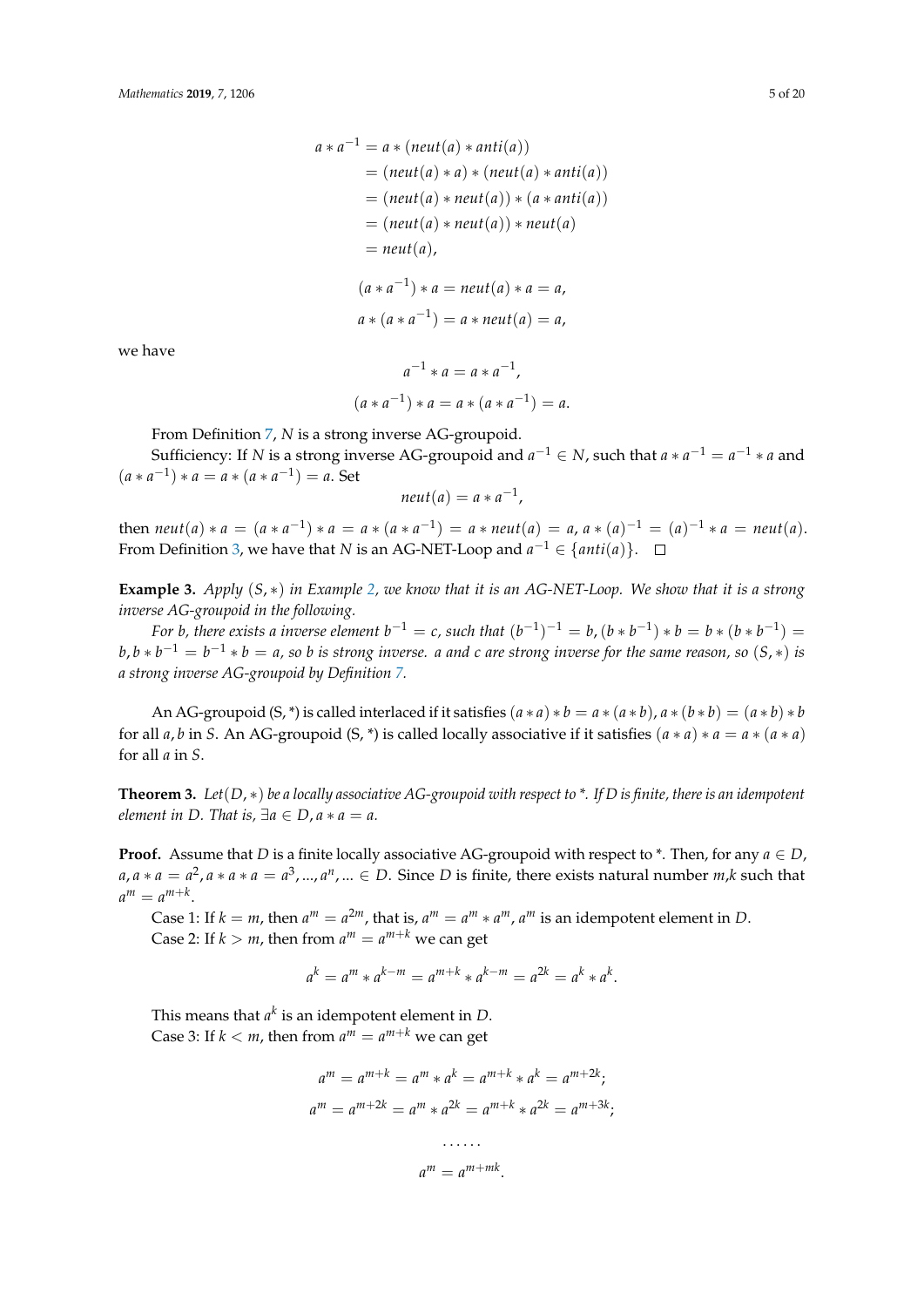Since *m* and *k* are natural numbers, then  $mk \geq m$ . Therefore, from  $a^m = a^{m+mk}$ , applying Case 1 or Case 2, we know that there exists an idempotent element in *D*.

<span id="page-5-0"></span>**Definition 8** ([\[31\]](#page-19-11)). Let  $(N, *)$  be an AG-groupoid. Then, N is called an AG-(l, l)-Loop, if for any  $a \in N$ , *there exist two elements b and c in N that satisfy the condition:*  $b * a = a$ *, and*  $c * a = b$ *. In an*  $AG-(l,l)$ -Loop, *a neutral of "a" denoted by neut* $_{(l,l)}(a)$ *.* 

<span id="page-5-2"></span>**Definition 9** ([\[31\]](#page-19-11)). Let  $(N, *)$  be an AG-(l, l)-Loop. Then, N is a strong AG-(l, l)-Loop if neut<sub>(l,l)</sub> $(a)$  \*  $neut_{(l,l)}(a) = neut_{(l,l)}(a)$ , ∀ $a \in N$ .

<span id="page-5-3"></span>**Definition 10.** Let  $(D, *)$  be an AG-(l,l)-Loop. Then, D is called an interlaced AG-(l,l)-Loop, if it satisfies ( $a *$  $a) * b = a * (a * b)$ ,  $a * (b * b) = (a * b) * b$ , for all a, b in D.

<span id="page-5-1"></span>**Theorem 4.** *Let*(*D*, ∗) *be an interlaced AG-(l, l)-Loop with respect to \*. If D is finite, there is an idempotent left neutral element in D. That is,*  $\forall a \in D$ ,  $\exists s, p \in D$ ,  $s * a = a$ ,  $p * a = s$ ,  $s * s = s$ .

**Proof.** Assume that *D* is a finite interlaced AG-(l,l)-Loop with respect to \*. Then, for any  $a \in D$ ,  $\exists s, p \in D, s * a = a, p * a = s$ , we have  $s * a = (p * a) * a = (a * a) * p = a * (a * p) = a$ ,

$$
a * s = (a * (a * p)) * s
$$
  
=  $(s * (a * p)) * a$  (by the left invertive law)  
=  $((p * a) * (a * p)) * a$   
=  $((a * p) * a) * p) * a$  (by the left invertive law)  
=  $(a * p) * ((a * p) * a)$  (by the left invertive law)  
=  $((a * p) * (a * p)) * a$  (by the interlaced law)  
=  $(a * (a * p)) * (a * p)$  (by the left invertive law)  
=  $a * (a * p) = a$ ,

$$
s^2 * a = (s * s) * a = (a * s) * s = a,
$$
  

$$
s^3 * a = (s^2 * s) * a = (a * s) * s^2 = a * s^2 = a * (s * s) = (a * s) * s = a * s = a.
$$

When  $m > 3$ ,  $m \equiv 0 \pmod{2}$ , we have

$$
s^{m} * a = (s^{m-2} * s^{2}) * a
$$
  
=  $(a * s^{2}) * s^{m-2}$   
=  $a * s^{m-2}$   
=  $a * (s^{(m-2)/2} * s^{(m-2)/2})$   
=  $(a * s^{(m-2)/2}) * s^{(m-2)/2}$  (by the interlaced law)  
=  $(s^{(m-2)/2} * s^{(m-2)/2}) * a$  (by the left invertive law)  
=  $s^{m-2} * a$   
= ......  
=  $s^{2} * a = a$ .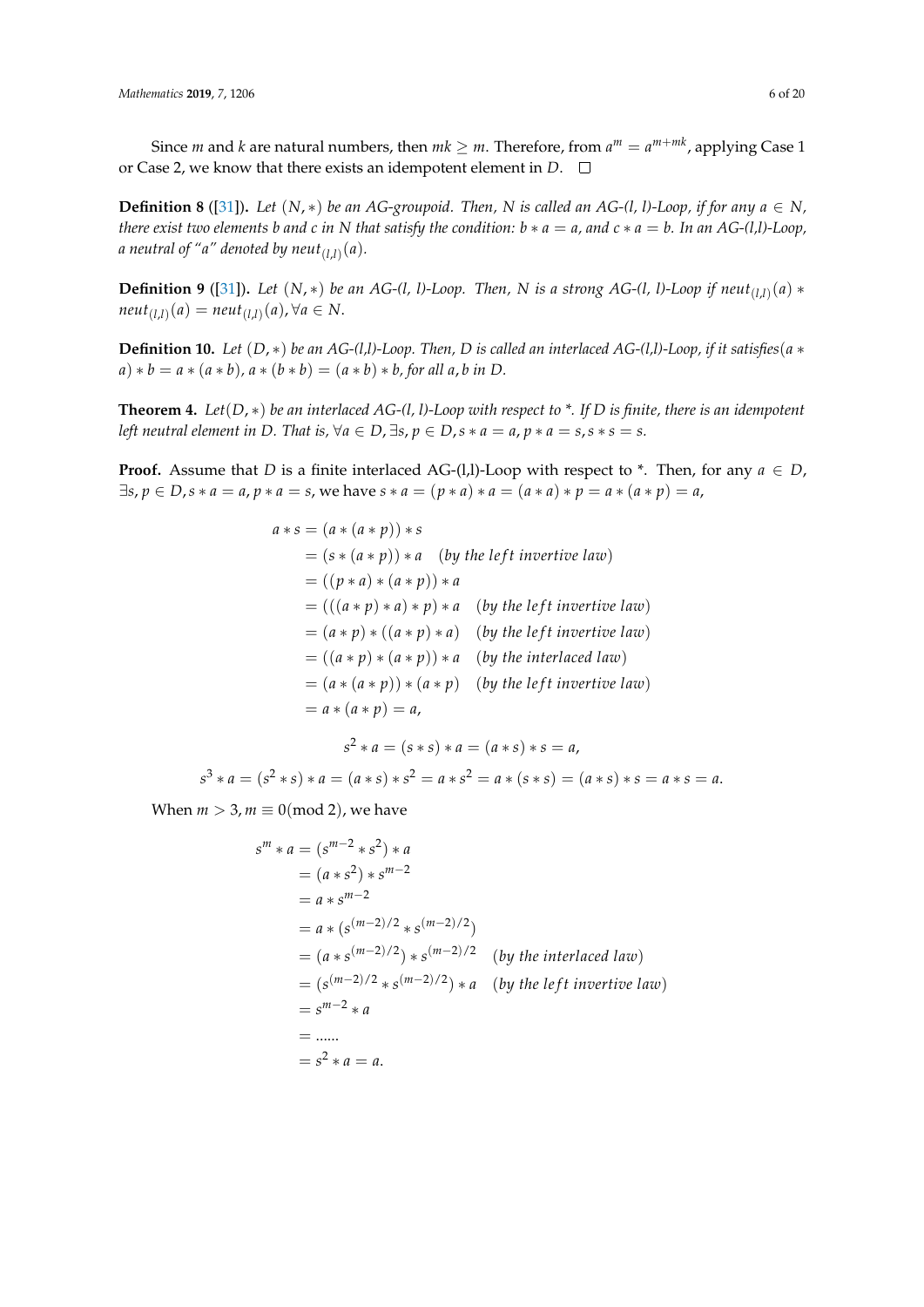When  $m > 3$ ,  $m \equiv 1 \pmod{2}$ , we have

$$
s^{m} * a = (s^{m-1} * s) * a
$$
  
=  $(a * s) * s^{m-1}$   
=  $a * s^{m-1}$   
=  $a * (s^{(m-1)/2} * s^{(m-1)/2})$   
=  $(a * s^{(m-1)/2}) * s^{(m-1)/2}$  (by the interlaced law)  
=  $(s^{(m-1)/2} * s^{(m-1)/2}) * a$   
=  $s^{m-1} * a$   
= .....  
=  $s^{2} * a = a$ .

Thus, *s*,*s* 2 ,*s* 3 ......*s <sup>m</sup>*...... are all left neutral element. Applying Theorem [3,](#page-4-0) we know that there exists an idempotent left neutral element in  $D$ .  $\square$ 

**Theorem 5.** *Assume that* (*N*, ∗) *is a finite interlaced AG-(l,l)-Loop. Then, for all a in N, if neut*(*l*,*l*) (*a*) *is an idempotent element, then it is unique.*

**Proof.** Assume that *N* is a finite interlaced AG-(1,1)-Loop with respect to  $*$ . Suppose that there exist  $x,y\in \{neut_{(l,l)}(a)\}$ ,  $a\in N$ . By Definition [8,](#page-5-0)  $x*a=a$ ,  $y*a=a$ , and there exist  $p,q\in N$  which satisfy *p* ∗ *a* = *x*, *q* ∗ *a* = *y*. If *x* ∗ *x* = *x*, *y* ∗ *y* = *y*, we have

$$
x = x * x = (p * a) * x = (x * a) * p = a * p,
$$
  
\n
$$
y = y * y = (q * a) * y = (y * a) * q = a * q,
$$
  
\n
$$
x * y = (p * a) * y = (y * a) * p = a * p = x,
$$
  
\n
$$
y * x = (q * a) * x = (x * a) * q = a * q = y,
$$
  
\n
$$
x = x * y = (x * x) * y = (y * x) * x = y * x = y.
$$

We know that  $x = y$ ,  $neut_{(l,l)}(a)$  is unique.

**Theorem 6.** *Let*  $(N, *)$  *be a finite interlaced AG-(l,l)-Loop. Then, N is a strong AG-(l,l)-Loop.* 

**Proof.** For any *a* in *N*, applying Theorem [4,](#page-5-1) we have  $\exists s, p \in N$ ,  $s * a = a$ ,  $p * a = s$ ,  $s * s = s$ . From this and Definition [9,](#page-5-2) we know that *N* is a strong AG-(l,l)-Loop.  $\square$ 

<span id="page-6-1"></span><span id="page-6-0"></span>**Example 4.** *Let*  $S = \{1, 2, 3\}$ *, an operation*  $*$  *on S is defined as in Table* [3.](#page-6-0) *Being*  $(1 * 1) * 2 = 1 * (1 * 2) =$ 2,  $1 * (2 * 2) = (1 * 2) * 2 = 3$ ,  $(1 * 1) * 3 = 1 * (1 * 3) = 3$ ,  $1 * (3 * 3) = (1 * 3) * 3 = 2$ ,  $(2 * 2) * 3 =$  $2*(2*3) = 2, 2*(3*3) = (2*3)*3 = 3,$  and  $1*1 = 1, 1*2 = 2, 3*2 = 1, 1*3 = 3, 2*3 = 1,$  we have *S* is a finite interlaced AG-(l,l)-Loop by Definition [10.](#page-5-3) Being  $neut_{(l,l)}(1) = neut_{(l,l)}(2) = neut_{(l,l)}(3) = 1$ , *1\*1=1, we have S is a strong AG-(l,l)-Loop by Definition [9.](#page-5-2)*

**Table 3.** A finite interlaced AG-(l,l)-Loop of Example [4.](#page-6-1)

| * | 1  | 2 | 3 |
|---|----|---|---|
|   | Ŧ. | 2 | 3 |
| 2 | 2  | З | 1 |
| З | З  | ı | 2 |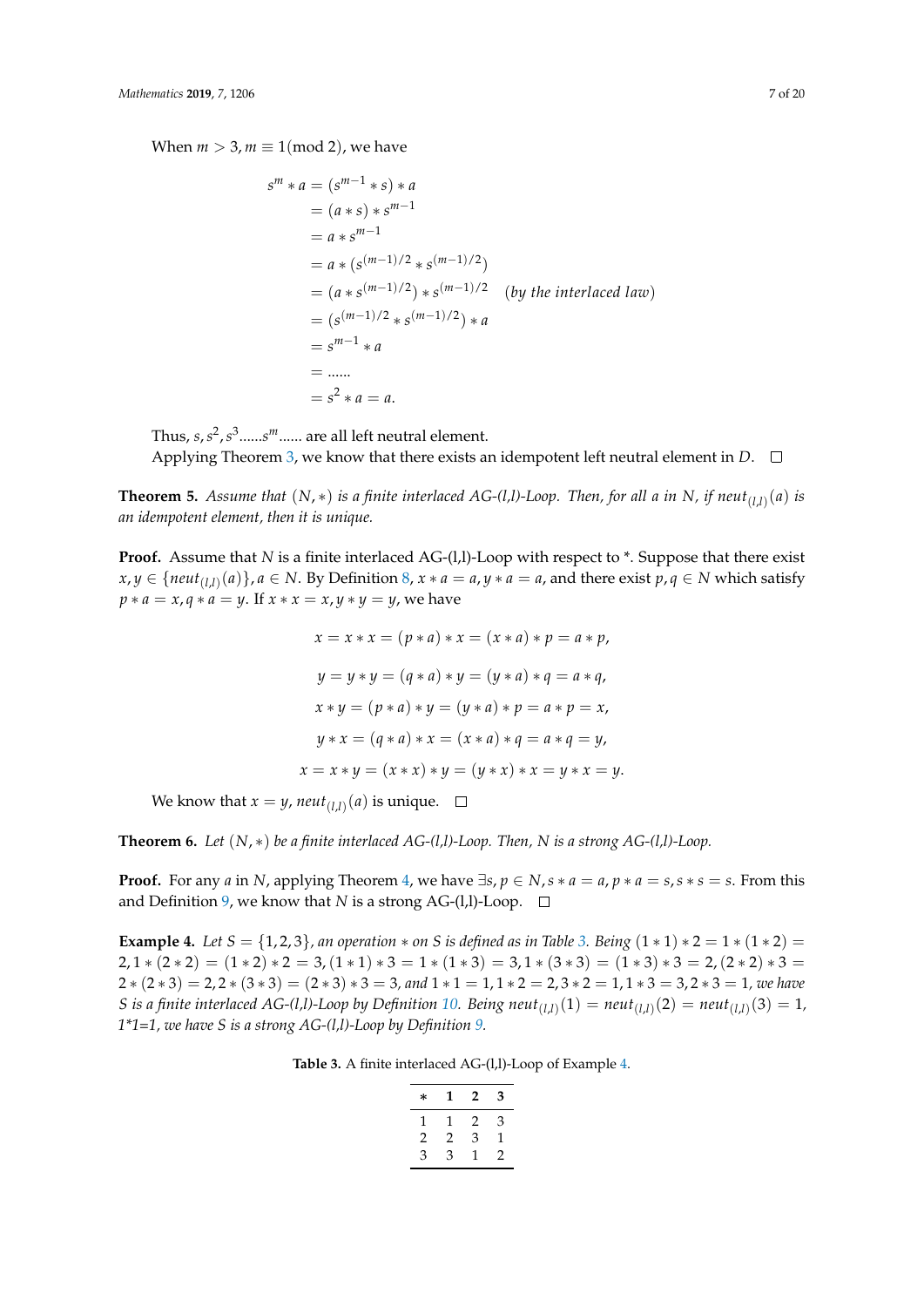The following example shows that a strong AG-(l,l)-Loop may not be an interlaced AG-(l,l)-Loop.

<span id="page-7-2"></span><span id="page-7-1"></span>**Example 5.** *Let*  $S = \{1, 2, 3\}$ , an operation  $*$  on  $S$  is defined as in Table [4.](#page-7-1) Being  $1 * 1 = 1, 1 * 2 = 2, 2 * 2 = 2$ 1, 1 ∗ 3 = 3, 3 ∗ 3 = 1*, we have S is a strong AG-(l,l)-Loop by Definition [9.](#page-5-2) However, it is not an interlaced AG-(l,l)-Loop because*  $2 * (3 * 3) = 3 \neq 2 = (2 * 3) * 3$ *.* 

|  |  |  | Table 4. A strong AG-(l,l)-Loop of Example 5. |
|--|--|--|-----------------------------------------------|
|--|--|--|-----------------------------------------------|

| $\ast$ | T | 2 | 3 |
|--------|---|---|---|
|        | 1 | 2 | 3 |
| 2      | 3 | 1 | 2 |
| 3      | 2 | 3 | 1 |

#### <span id="page-7-0"></span>**4. GAG-NET-Loop**

<span id="page-7-5"></span>**Definition 11** ([\[26\]](#page-19-6))**.** *Let N be a non-empty set together with a binary operation* ∗*. Then, N is called a* generalized neutrosophic extended triplet set if for any  $a \in N$ , at least exists a positive integer *n*,  $a^n$  exists neutral element ( denoted by neut $(a^n)$ ) and opposite element (denoted by anti $(a^n)$ ), such that  $neut(a^n) \in N$ ,  $anti(a^n) \in N$  and

$$
a^n * neut(a^n) = neut(a^n) * a^n = a^n, a^n * anti(a^n) = anti(a^n) * a^n = neut(a^n).
$$

*The triplet*  $(a, \textit{neut}(a^n), \textit{anti}(a^n))$  is called a generalized neutrosophic extended triplet with degree n.

<span id="page-7-6"></span>**Definition 12.** *Let* (*N*, ∗) *be a generalized neutrosophic extended triplet set. Then, N is called a generalized Abel-Grassmann's neutrosophic extended triplet loop (GAG-NET-Loop), if the following conditions are satisfied: for all a, b, c*  $\in$  *N,*  $(a * b) * c = (c * b) * a$ .

*A* GAG-NET-Loop N is called a commutative GAG-NET-Loop if for all  $a, b \in N$ ,  $a * b = b * a$ .

<span id="page-7-4"></span><span id="page-7-3"></span>**Example 6.** Let  $S = \{a, b, c\}$ , an operation  $*$  on S is defined as in Table [5.](#page-7-3) We can see that  $(a, a, a)$ ,  $(a, a, b)$ , *and* (*a*, *a*, *c*) *are neutrosophic extended triplets, but b and c do not have the neutral element and opposite element. Thus, S is not an AG-NET-Loop. Moreover,*  $b^2 = c^2 = a$  *has the neutral element and opposite element, thus* (*S*, ∗) *is a GAG-NET-Loop.* (*b*, *a*, *a*) *and* (*c*, *a*, *a*) *are generalized neutrosophic extended triplets with degree* 2*. We can infer that* (*S*, ∗) *is a GAG-NET-Loop but not an AG-NET-Loop. Moreover it is not a commutative GAG-NET-Loop being*  $b * c \neq c * b$ .

**Table 5.** A GAG-NET-Loop of Example [6.](#page-7-4)

| * | а | b | с |
|---|---|---|---|
| a | a | a | a |
| b | a | а | C |
| C | a | h | a |

The algebraic system  $(Z_n, \otimes)$ ,  $\otimes$  is the classical mod multiplication, where  $Z_n = \{0\}$ ,  $[1]$ ,  $\cdots$ ,  $[n-1]$ 1]} and  $n \in \mathbb{Z}^+$ ,  $n \ge 2$ .

**Example 7.** *Consider* ( $Z_4$ ,  $\otimes$ ), an operation  $\otimes$  on  $Z_4$  *is defined as in Table* [6.](#page-8-0) We have:

- *(1)* [0], [1] *and* [3] *have the neutral element and opposite element.*
- (2)  $[2]$  does not have the neutral element and opposite element, but we can see that  $[2]^2 = [0]$  has the neutral *element and opposite element.*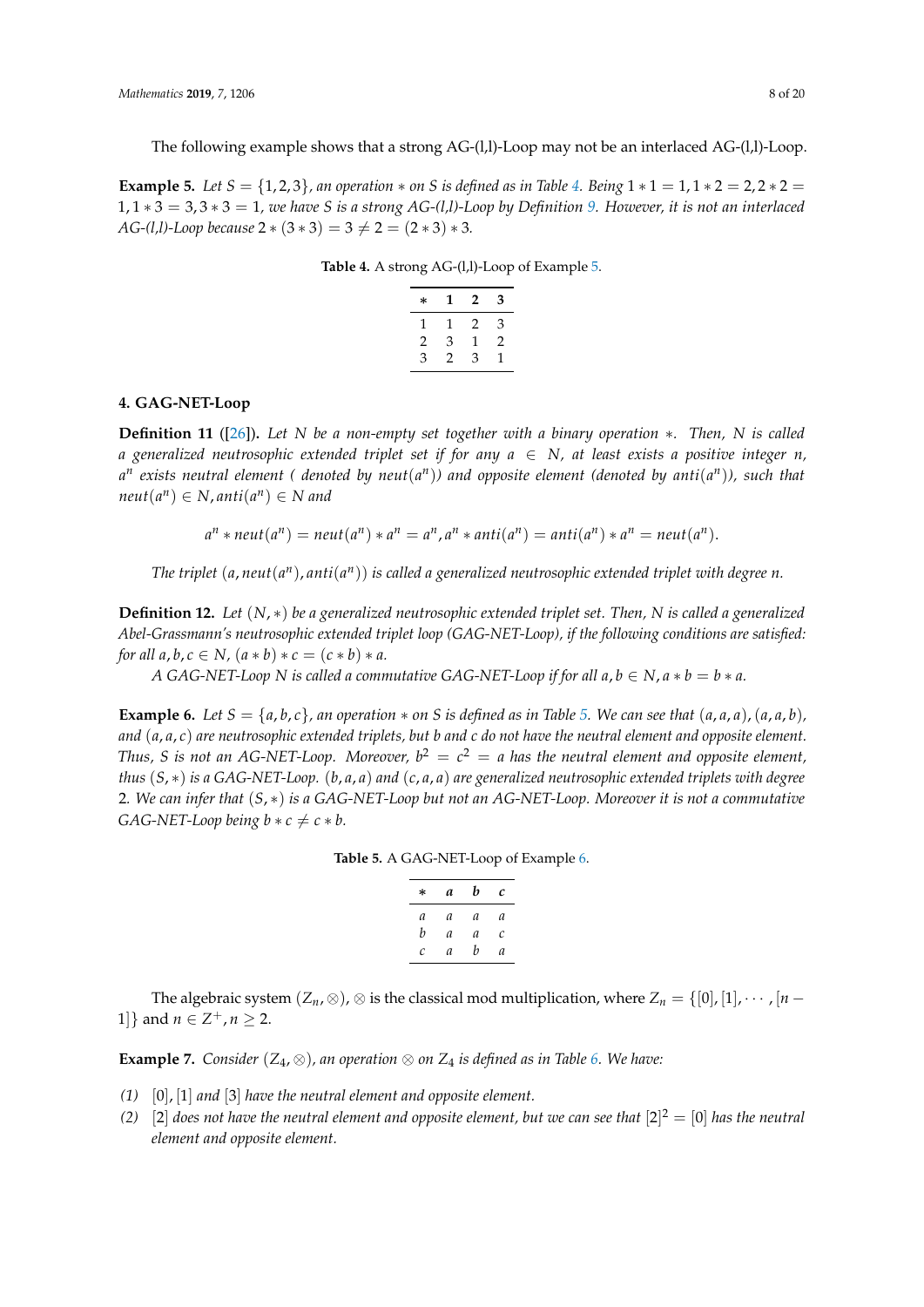**Table 6.** The operation table of  $Z_4$ .

| ∞                 | 101              | 11  | [2]               | [3]               |
|-------------------|------------------|-----|-------------------|-------------------|
| $\left[0\right]$  | $\left[0\right]$ | [0] | [0]               | [0]               |
| [1]               | [0]              | [1] | $\lceil 2 \rceil$ | [3]               |
| $\left[ 2\right]$ | [0]              | [2] | [0]               | $\lceil 2 \rceil$ |
| $\lceil 3 \rceil$ | [0]              | [3] | $\lceil 2 \rceil$ | [1]               |

<span id="page-8-0"></span>Thus, *Z*<sup>4</sup> is a generalized neutrosophic extended triplet set, but it is not a neutrosophic extended triplet set. Moreover,  $(Z_4, \otimes)$  is a commutative GAG-NET-Loop.

<span id="page-8-1"></span>**Proposition 2.** Let  $(N, *)$  be a GAG-NET-Loop,  $a \in N$  and  $(a, neut(a<sup>n</sup>), anti(a<sup>n</sup>))$  is a generalized *neutrosophic extended triplet with degree n. We have:*

- *(1)*  $neut(a^n)$  *is unique.*
- *(2)*  $neut(a^n) * neut(a^n) = neut(a^n)$ .

**Proof.** Assume  $c, d \in \{neu(t(a^n))\}$ , so  $a^n * c = c * a^n = a^n$ ,  $a^n * d = d * a^n = a^n$ , and there exists  $x, y \in N$ such that

$$
a^n * x = x * a^n = c, a^n * y = y * a^n = d.
$$

We can obtain

$$
c * d = (x * an) * d = (d * an) * x = an * x = c,
$$

$$
c * d = (an * x) * (y * an)
$$
  
=  $(an * y) * (x * an)$   
=  $(an * y) * c$   
=  $(y * an) * c$   
=  $(c * an) * y$   
=  $an * y = d$ .

We have  $c = d = c * d$ . Thus,  $neut(a^n)$  is unique and  $neut(a^n) * neut(a^n) = neut(a^n)$ .

<span id="page-8-2"></span>**Proposition 3.** Let  $(N, *)$  be a GAG-NET-Loop,  $a \in N$  and  $(a, neut(a<sup>n</sup>), anti(a<sup>n</sup>))$  is a generalized *neutrosophic extended triplet with degree n. Then,*

$$
(1) (an * an) * an = an * (an * an).
$$

- *(2)*  $neut(a^n) * x = neut(a^n) * y$ , for any  $x, y \in \{anti(a^n) \}$ .
- (3)  $neut(new(a^n)) = neut(a^n)$ *.*

(4)  $a^n * (x * neut(a^n)) = (x * neut(a^n)) * a^n = neut(a^n)$ , for any  $x \in \{anti(a^n)\}.$ 

(5) 
$$
a^n * (neut(a^n) * x) = (neut(a^n) * x) * a^n = neut(a^n)
$$
, for any  $x \in \{anti(a^n)\}.$ 

(6) 
$$
(neut(a^n) * x) * neut(a^n) = neut(a^n) * (neut(a^n) * x) = neut(a^n) * x
$$
, for any  $x \in \{anti(a^n)\}.$ 

*(7)*  $neut(new(a^n) * x) * anti(new(a^n) * x) = a^n$ , for any  $x \in \{anti(a^n)\}$ .

#### **Proof.**

(1) For 
$$
a \in N
$$
,  $neut(a^n) * a^n = a^n *neut(a^n) = a^n$ , we have  
\n $(a^n * a^n) * a^n = (a^n * a^n) * (neut(a^n) * a^n) = (a^n *neut(a^n)) * (a^n * a^n) = a^n * (a^n * a^n)$ .

- (2) For any  $x, y \in \{anti(a^n)\}\)$ , we have  $neut(a^n) * x = (y * a^n) * x = (x * a^n) * y = neut(a^n) * y$ .
- (3) From Proposition [2,](#page-8-1) we have  $neut(a^n)$  exists neutral element and opposite element. For any  $x \in \{anti(a^n)\}$  and  $y \in \{anti(neut(a^n))\}$ ,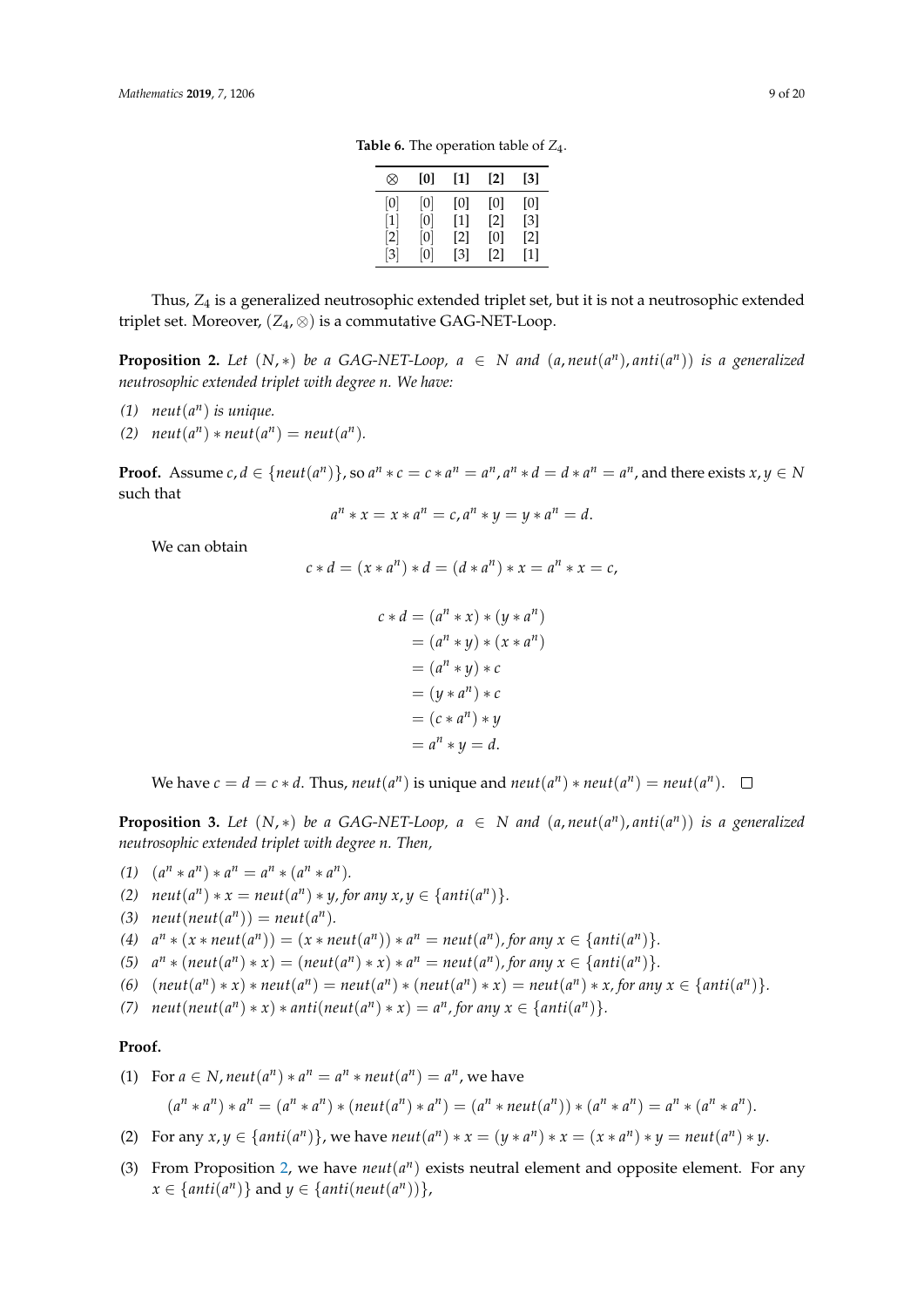$$
(y * x) * an = (an * x) * y = neutr(an) * y = neutr(neut(an)).
$$

Moreover,

$$
((y * x) * an) * neut(an) = (neut(an) * y) * neut(an)
$$
  
= (y \* neut(a<sup>n</sup>)) \* neut(a<sup>n</sup>)  
= (neut(a<sup>n</sup>) \* neut(a<sup>n</sup>)) \* y  
= neut(a<sup>n</sup>) \* y  
= neut(new(a<sup>n</sup>)).

Thus, 
$$
neut(a^n) = neut(new(t(a^n)) * neut(a^n) = ((y * x) * a^n) * neut(a^n) = neut(new(t(a^n))
$$
.

(4) For any  $x \in \{anti(a^n)\}$ , from Definition [11](#page-7-5) and Proposition [2,](#page-8-1) we have

$$
an * (x * neut(an)) = (an * neut(an)) * (x * neut(an))
$$
  
= (a<sup>n</sup> \* x) \* (neut(a<sup>n</sup>) \* neut(a<sup>n</sup>))  
= neut(a<sup>n</sup>) \* neut(a<sup>n</sup>)  
= neut(a<sup>n</sup>),

$$
(x * neut(a^n)) * a^n = (a^n * neut(a^n)) * x = a^n * x = neut(a^n).
$$
  
Thus,  $a^n * (x * neut(a^n)) = (x * neut(a^n)) * a^n = neut(a^n)$ , for any  $x \in \{anti(a^n)\}.$ 

(5) For any  $x \in \{anti(a^n)\}$ , we have

$$
(neut(a^n) * x) * a^n = (neut(a^n) * x) * (neut(a^n) * a^n)
$$
  
= (neut(a^n) \* neut(a^n)) \* (x \* a^n)  
= neut(a^n) \* neut(a^n)  
= neut(a^n),

$$
a^{n} * (neut(a^{n}) * x) = (neut(a^{n}) * a^{n}) * (neut(a^{n}) * x)
$$
  
= (neut(a^{n}) \* neut(a^{n})) \* (a^{n} \* x)  
= neut(a^{n}) \* neut(a^{n})  
= neut(a^{n}).

Thus,  $a^n * (neut(a^n) * x) = (neut(a^n) * x) * a^n = neut(a^n)$ .

(6) For any  $x \in \{anti(a^n)\}$ , we have

$$
(neut(a^n) * x) * neut(a^n) = (neut(a^n) * x) * (a^n * x)
$$
  

$$
= (neut(a^n) * a^n) * (x * x)
$$
  

$$
= (a^n * neut(a^n)) * (x * x)
$$
  

$$
= (a^n * x) * (neut(a^n) * x)
$$
  

$$
= neut(a^n) * (neut(a^n) * x),
$$
  

$$
neut(a^n) * (neut(a^n) * x) = (x * a^n) * (neut(a^n) * x)
$$
  

$$
= (x * neut(a^n)) * (a^n * x)
$$
  

$$
= (x * neut(a^n)) * neut(a^n)
$$
  

$$
= (neut(a^n) * neut(a^n)) * x
$$
  

$$
= neut(a^n) * x.
$$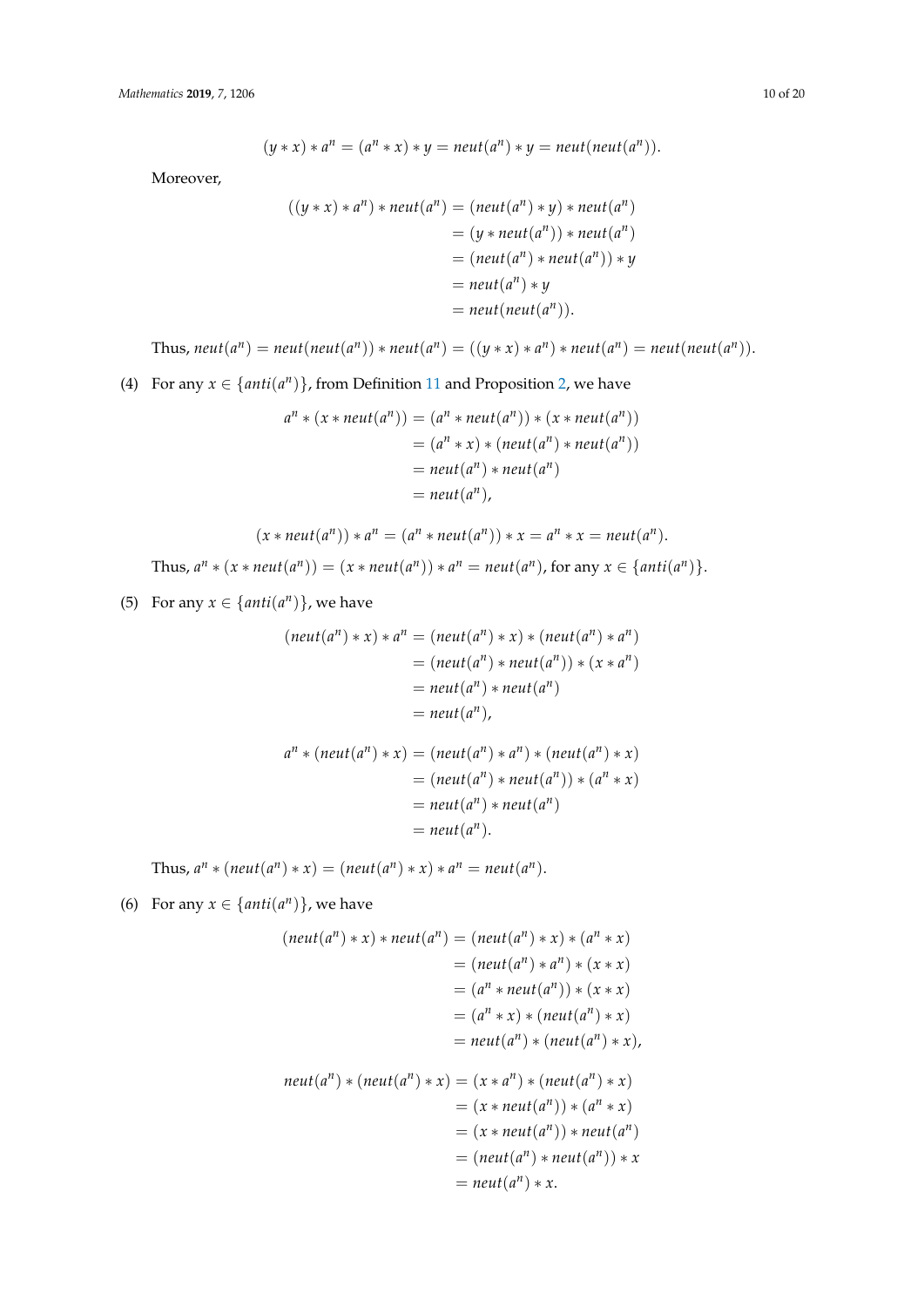$\text{Thus, } (\text{neut}(a^n) * x) * \text{neut}(a^n) = \text{neut}(a^n) * (\text{neut}(a^n) * x) = \text{neut}(a^n) * x.$ 

(7) From (5) and (6), we have  $neut(new(a^n) * x) = neut(a^n)$ ,  $a^n \in anti{neut(a^n) * x}$ . From (2),  $neut(a^n) * anti(a^n)$  is unique, we have

$$
neut(new(a^n)*x)*anti(new(a^n)*x) = neut(new(a^n)*x)*a^n = neut(a^n)*a^n = a^n.
$$

$$
\qquad \qquad \Box
$$

<span id="page-10-1"></span><span id="page-10-0"></span>**Example 8.** Let  $S = \{a, b, c, d\}$ , an operation  $*$  on S is defined as in Table [7.](#page-10-0) Since neut(a) = a,  $\{anti(a)\}$  =  ${a, b, c}$ , *neut*(*d*) = *a*, *anti*(*d*) = *d and*  $b^2 = a, c^2 = a$ , so (*S*, \*) *is a* GAG-NET-Loop. We can get that *(Corresponding to the results of Proposition [3\)](#page-8-2):*

**Table 7.** A GAG-NET-Loop of Example [8.](#page-10-1)

| * | a | b | C             | d |
|---|---|---|---------------|---|
| а | а | a | a             | d |
| b | а | a | C             | d |
| C | a | b | $\mathfrak a$ | d |
| d | d | d | d             | а |

- (1) Being  $(b^2 * b^2) * b^2 = b^2 * (b^2 * b^2)$ ,  $(d^1 * d^1) * d^1 = d^1 * (d^1 * d^1)$ , that is  $(a^n * a^n) * a^n = a^n * (a^n * a^n)$ .
- *(2) Being*  $a * a = a * b = a * c$ , that is for any  $x, y \in \{anti(c^2)\}$ , neut $(c^2) * x = neut(c^2) * y$ .
- (3) Being  $neut(new(a^1)) = neut(a^1) = a$ ,  $neut(new(d^1)) = neut(d^1) = a$ ,  $neut(de^1)) = b$  $\mathit{neut}(b^2) = a$ ,  $\mathit{neut}(\mathit{neut}(c^2)) = \mathit{neut}(c^2) = a$ , that is  $\mathit{neut}(\mathit{neut}(a^n)) = \mathit{neut}(a^n)$ .
- (4) Being  $c^2 * (a * neut(c^2)) = a$ ,  $(a * neut(c^2)) * c^2 = a = neut(c^2)$ ,  $c^2 * (b * neut(c^2)) = a$ ,  $(b *$  $neut(c^2))*c^2=a=neut(c^2)$ ,  $c^2*(c*neut(c^2))=a$ ,  $(c*neut(c^2))*c^2=a=neut(c^2)$ , that is  $c^2*$  $(x * neut(c<sup>2</sup>)) = (x * neut(c<sup>2</sup>)) * c<sup>2</sup> = neut(c<sup>2</sup>),$  for any  $x \in \{anti(c<sup>2</sup>)\}$ . Being  $d<sup>1</sup> * (d * neut(d<sup>1</sup>)) =$ a,  $(d*neut(d^1))*d^1=a=neut(d^1)$ , that is  $d^1*(x*neut(d^1))=(x*neut(d^1))*d^1=neut(d^1)$ , *for any*  $x \in \{anti(d^1)\}.$
- (5) Being  $c^2 * (neut(c^2) * a) = a$ ,  $(neut(c^2) * a) * c^2 = a = neut(c^2)$ ,  $c^2 * (neut(c^2) * b) = a$ ,  $(neut(c^2) * b) = a$ b)  $\star c^2 = a = \text{neut}(c^2)$ ,  $c^2 \ast (\text{neut}(c^2) \ast c) = a$ ,  $(\text{neut}(c^2) \ast c) \ast c^2 = a = \text{neut}(c^2)$ , that is  $c^2 \ast$  $(\text{neut}(c^2)*x)=(\text{neut}(c^2)*x)*c^2=\text{neut}(c^2)$ , for any  $x \in \{\text{anti}(c^2)\}\$ . Being  $d^1 * (\text{neut}(d^1)*d)$ a,  $(\textit{neut}(d^1)*d)*d^1 = a = \textit{neut}(d^1)$ , that is  $d^1*(\textit{neut}(d^1)*x) = (\textit{neut}(d^1)*x)*d^1 = \textit{neut}(d^1)$ , *for any*  $x \in \{anti(d^1)\}.$
- (6) Being neut(c<sup>2</sup>) \* a = a, (neut(c<sup>2</sup>) \* a) \* neut(c<sup>2</sup>) = a, neut(c<sup>2</sup>) \* (neut(c<sup>2</sup>) \* a) = a; neut(c<sup>2</sup>) \* b = a,  $(\text{neut}(c^2) * b) * \text{neut}(c^2) = a$ ,  $\text{neut}(c^2) * (\text{neut}(c^2) * b) = a$ ;  $\text{neut}(c^2) * c = a$ ,  $(\text{neut}(c^2) * c) *$ neut(c<sup>2</sup>) = a, neut(c<sup>2</sup>)  $\ast$  (neut(c<sup>2</sup>)  $\ast$  a) = a; that is (neut(c<sup>2</sup>)  $\ast$  x)  $\ast$  neut(c<sup>2</sup>) = neut(c<sup>2</sup>)  $\ast$  (neut(c<sup>2</sup>)  $\ast$  $f(x) = neutr(c<sup>2</sup>) * x$ , for any  $x \in \{anti(c<sup>2</sup>)\}$ . Being neut $(d<sup>1</sup>) * d = d$ ,  $(new(d<sup>1</sup>) * d) * neut(d<sup>1</sup>) = d$ ,  $\mathcal{L} = \int d^{(1)} \times d^{(1)} \times d^{(2)} = d$ , that is  $(\mathcal{L} = \int d^{(1)} \times x) \times \mathcal{L} = \int d^{(1)} \times d^{(1)} \times x = d^{(1)} \times x$  $neut(d<sup>1</sup>) * x$ , for any  $x \in \{anti(d<sup>1</sup>)\}.$
- (7) Being neut(neut(c<sup>2</sup>) \* a) \* anti(neut(c<sup>2</sup>) \* a) = a = c<sup>2</sup>; neut(neut(c<sup>2</sup>) \* b) \* anti(neut(c<sup>2</sup>) \* b) =  $a=c^2$ ; neut(neut(c<sup>2</sup>)  $\ast$  c)  $\ast$  anti(neut(c<sup>2</sup>)  $\ast$  c)  $=a=c^2$ ; that is neut(neut(c<sup>2</sup>)  $\ast$  x)  $\ast$  anti(neut(c<sup>2</sup>)  $\ast$  $f(x) = c^2$ , for any  $x \in \{anti(c^2) \}$ . Being neut(neut( $d^1$ ) \* *d*) \* anti(neut( $d^1$ ) \* *d*) =  $d^1$ , that is  $neut(new(d^1)*x)*anti(new(d^1)*x)=d^1$ , for any  $x \in \{anti(d^1)\}.$

<span id="page-10-2"></span>**Proposition 4.** Let  $(N, *)$  be a GAG-NET-Loop, then  $\forall a, b \in N$ , there are two positive integers *n* and *m* such *that the following hold:*

- *(1)*  $neut(a^n) * neut(b^m) = neut(a^n * b^m)$ .
- *(2)*  $anti(a^n) * anti(b^m) \in \{anti(a^n * b^m) \}.$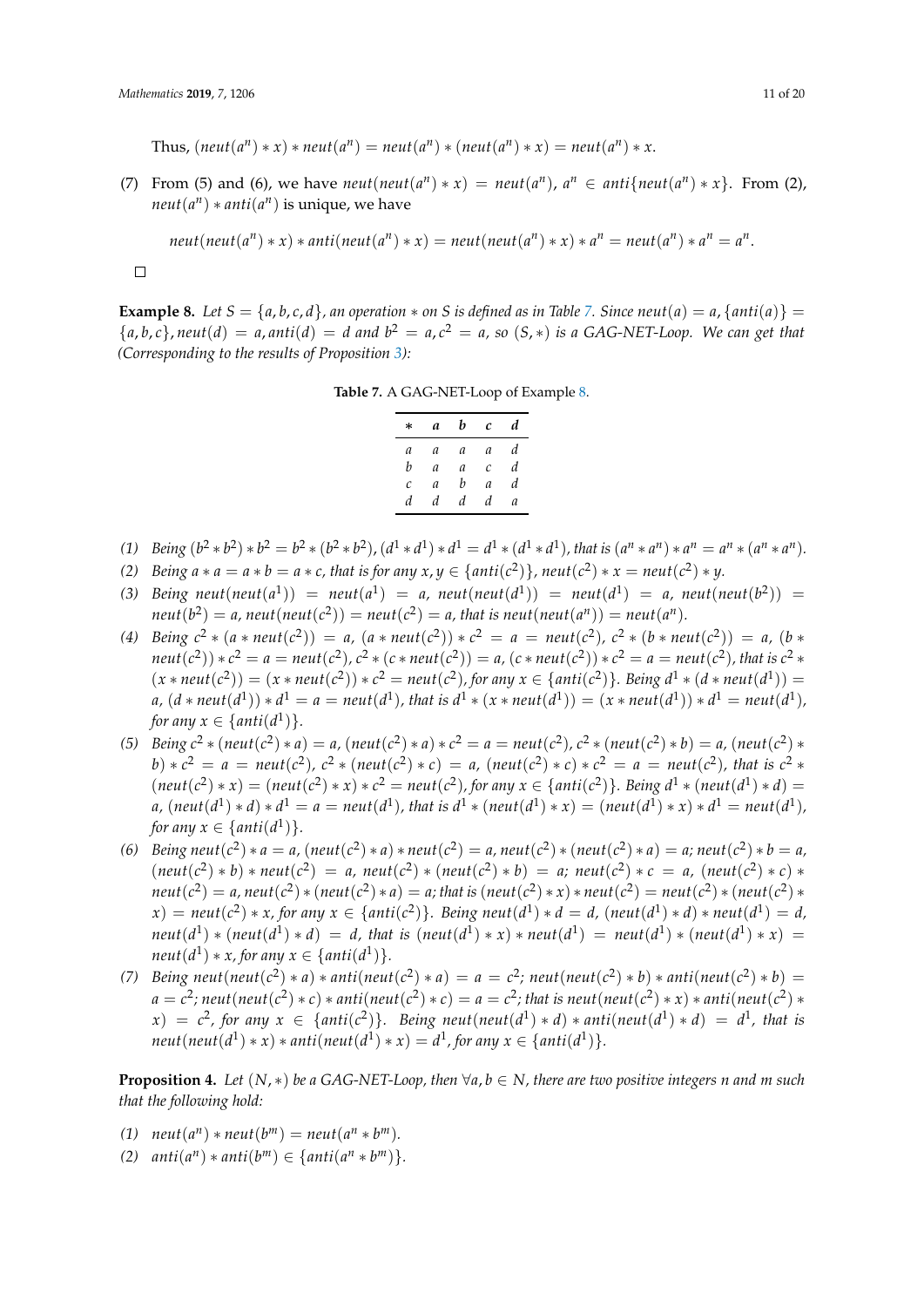**Proof.** Being  $(N, *)$  be a GAG-NET-Loop, then for  $a \in N$ , there is a positive integer *n*, such that  $a^n$  has the neutral element and opposite element, denoted by  $neut(a^n)$  and  $anti(a^n)$ , respectively. For  $b \in N$ , there is a positive integer *m*, such that  $b^m$  has the neutral element and opposite element, denoted by *neut*(*b <sup>m</sup>*) and *anti*(*b <sup>m</sup>*), respectively. Thus,

$$
(neut(a^n) * neut(b^m)) * (a^n * b^m) = (neut(a^n) * a^n) * (neut(b^m) * b^m)
$$
  
=  $a^n * b^m$ .

In the same way, we have  $(a^n * b^m) * (neut(a^n) * neut(b^m)) = a^n * b^m$ . That is,

$$
(an * bm) * (neut(an) * neut(bm)) = (neut(an) * neut(bm)) * (an * bm) = an * bm.
$$

Moreover, for any  $anti(a^n) \in \{anti(a^n)\}$  and  $anti(b^m) \in \{anti(b^m)\}$ , we can get

$$
(anti(an)*anti(bm))*(an * bm) = (anti(an)*an) * (anti(bm)*bm)
$$
  
=  $neut(an)*neut(bm).$ 

Similarly, we have  $(a^n * b^m) * (anti(a^n) * anti(b^m)) = neut(a^n) * neut(b^m)$ . That is:

$$
(an * bm) * (anti(an) * anti(bm)) = (anti(an) * anti(bm)) * (an * bm) = neut(an) * neut(bm).
$$

Thus, we have

$$
neut(a^n)*neut(b^m) \in \{neut(a^n * b^m)\}.
$$

From this, by Proposition [2,](#page-8-1) we get  $neut(a^n) * neut(b^m) = neut(a^n * b^m)$ . Therefore, we get  $anti(a^n) *$  $\text{anti}(b^m) \in \{\text{anti}(a^n * b^m)\}.$ 

**Example 9.** Apply the  $(S, *)$  in Example [8,](#page-10-1) since neut $(a) = a$ ,  $\{anti(a)\} = \{a, b, c\}$ , neut $(d) =$ *a,*  $\textit{anti}(d) = d$  *and*  $b^2 = a$ *,*  $c^2 = a$ *, so*  $(S, *)$  *is a GAG-NET-Loop, we can get:* 

- (1) Being  $neut(c^2) * neut(d^1) = a$ ,  $neut(c^2 * d^1) = a$ , that is  $neut(c^2) * neut(d^1) = neut(c^2 * d^1)$ .
- (2) Being  $a * d = b * d = c * d = d$ , that is  $anti(c^2) * anti(d^1) \in \{anti(c^2 * d^1)\}$

**Theorem 7.** *Let* (*N*, ∗) *be a GAG-NET-Loop. Then, N is a quasi regular AG-groupoid.*

**Proof.** For any *a* in *N*, by Definition [11](#page-7-5) we have  $(a^n * anti(a^n)) * a^n = neutr(a^n) * a^n = a^n$ . From this and Definition [4,](#page-1-3) we know that *N* is a quasi regular AG-groupoid.  $\square$ 

The following example shows that a quasi regular AG-groupoid may not be a GAG-NET-loop.

<span id="page-11-0"></span>**Example 10.** *Apply the*  $(S, *)$  *in Example* [1,](#page-2-4) *Being*  $1 = (1 * 3) * 1, 2 = (2 * 4) * 2, 3 = (3 * 1) * 3, 4 =$ (4 ∗ 2) ∗ 4*, From Definition [4,](#page-1-3) S is a quasi regular AG-groupoid. However, it is not a GAG-NET-Loop.*

**Theorem 8.** *Let* (*N*, ∗) *be a GAG-NET-Loop. Then, N is a quasi fully regular AG-groupoid.*

**Proof.** Suppose  $a \in N$  and  $(a, neut(a^n), anti(a^n))$  is a generalized neutrosophic extended triplet with degree *n*, then there exists  $m \in \{anti(a^n)\}, a^n * m = m * a^n = neutr(a^n)$ . Denote  $p = m * neutr(a^n), q =$  $\mathit{neut}(a^n); r = m, s = \mathit{neut}(a^n); t = m, u = \mathit{neut}(a^n); v = m; w = m * \mathit{neut}(a^n); x = m, y = \mathit{neut}(a^n),$ then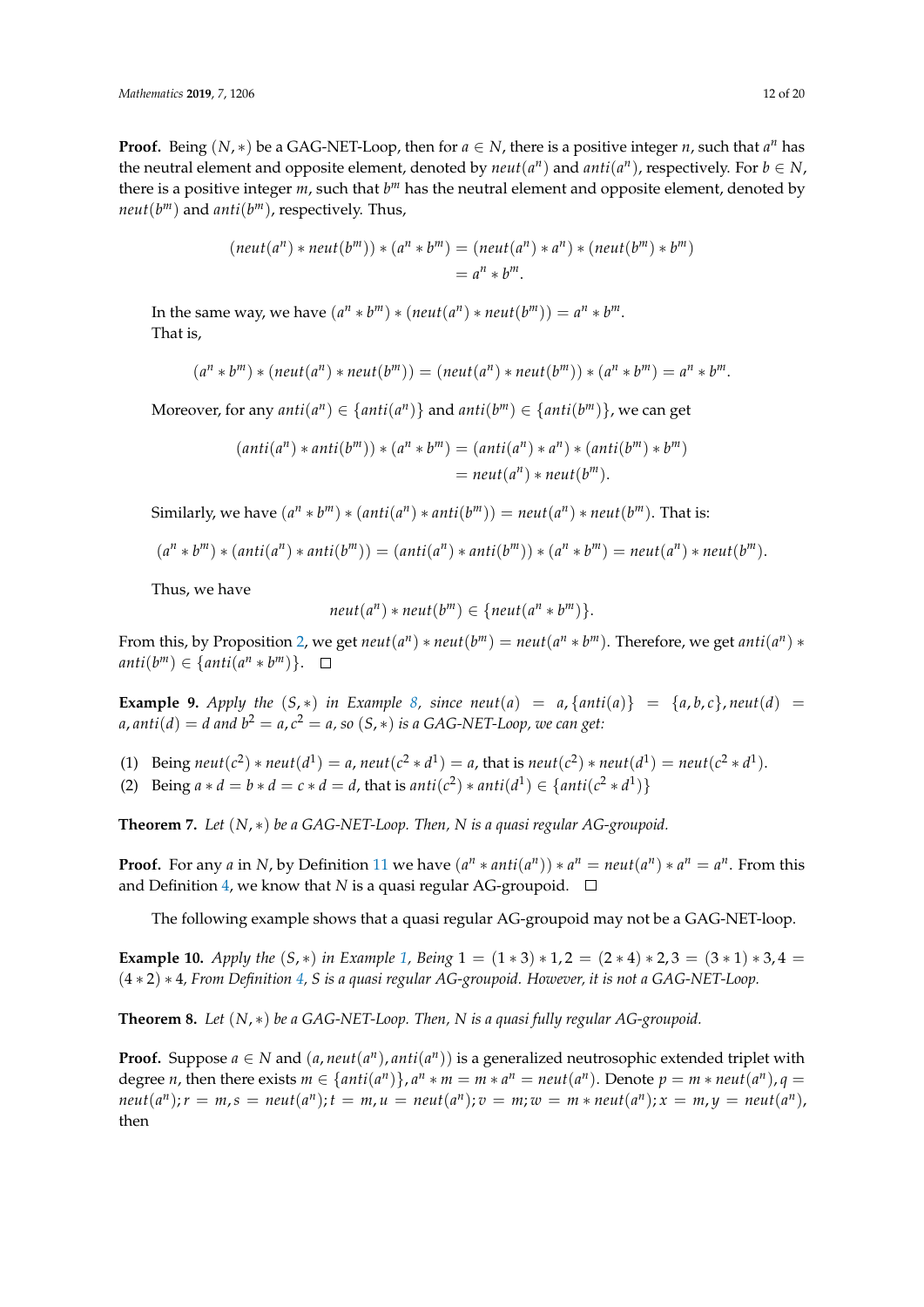$$
(p * (a^n)^2) * q = ((m * neut(a^n)) * (a^n)^2) * neut(a^n)
$$
  
= 
$$
(((a^n)^2 * neut(a^n)) * m) * neut(a^n)
$$
 (by the left invertive law)  
= 
$$
(((a^n * a^n) * neut(a^n)) * m) * neut(a^n)
$$
  
= 
$$
(((neut(a^n) * a^n) * a^n) * m) * neut(a^n)
$$
 (by the left invertive law)  
= 
$$
((a^n * a^n) * m) * neut(a^n)
$$
  
= 
$$
((m * a^n) * m) * neut(a^n)
$$
  
= 
$$
((m * a^n) * a^n) * neut(a^n)
$$
 (by the left invertive law)  
= 
$$
(neut(a^n) * a^n) * neut(a^n)
$$
  
= 
$$
a^n * neut(a^n) = a^n,
$$
  

$$
(r * a^n) * (a^n * s) = (m * a^n) * (a^n * neut(a^n)) = neut(a^n) * a^n = a^n,
$$
  

$$
(a^n * t) * (a^n * u) = (a^n * m) * (a^n * neut(a^n)) = neut(a^n) * a^n = a^n,
$$
  

$$
(a^n * a^n) * v = (a^n * a^n) * m = (m * a^n) * a^n = neut(a^n) * a^n = a^n,
$$
  

$$
w * (a^n * a^n) = (m * neut(a^n)) * (a^n * a^n)
$$
  
= 
$$
(m * a^n) * (neut(a^n) * a^n)
$$
 (by the medial law)  
= 
$$
(m * a^n) * a^n = a^n,
$$
  

$$
w * (a^n * a^n) = (m * a^n) * (neut(a^n) * a^n) = neut(a^n) * a^n = a^n.
$$
  

$$
(x * a^n) * (y * a^n) = (m * a^n) * (neut(a^n) * a^n) = neut(a^n) * a^n = a^n.
$$

Moreover, from Proposition [4,](#page-10-2) we get:

$$
neut(a^n) * neut(b^m) = neut(a^n * b^m), anti(a^n) * anti(b^m) \in \{anti(a^n * b^m)\}.
$$

If  $b^m = a^n$ , we have neut $(a^n) * \text{neut}(a^n) = \text{neut}(a^n * a^n)$ , anti $(a^n) * \text{anti}(a^n) \in \{ \text{anti}(a^n * a^n) \}$ , there exists  $k \in \{anti(a^n * a^n)\}$ . Denote  $z = k * m$ , then

$$
((a^n)^2 * z) * (a^n)^2 = ((a^n * a^n) * z) * (a^n)^2
$$
  
=  $((z * a^n) * a^n) * (a^n)^2$  (applying the left invertive law)  
=  $((a^n)^2 * a^n) * (z * a^n)$  (applying the left invertive law)  
=  $((a^n)^2 * a^n) * ((k * m) * a^n)$   
=  $((a^n)^2 * a^n) * ((a^n * m) * k)$  (by the left invertive law)  
=  $((a^n)^2 * a^n) * (neut(a^n) * k)$  (by  $m \in \{anti(a^n)\}$ )  
=  $((a^n * a^n) * (neut(a^n) * a^n)) * (neut(a^n) * k)$   
=  $((a^n * neutt(a^n)) * (a^n * a^n)) * (neut(a^n) * k)$  (applying the medial law)  
=  $(a^n * (a^n)^2) * (neut(a^n) * k)$   
=  $(a^n * neutt(a^n)) * ((a^n)^2 * k)$  (applying the medial law)  
=  $a^n * neutt(a^n) * neutt(a^n)$   
=  $a^n * (neut(a^n) * neutt(a^n))$   
=  $a^n * neutt(a^n) (by Proposition 2 (2))$   
=  $a^n$ .

Therefore, combining above results, by Definition [5,](#page-2-6) we know that *N* is a quasi fully regular AG-groupoid.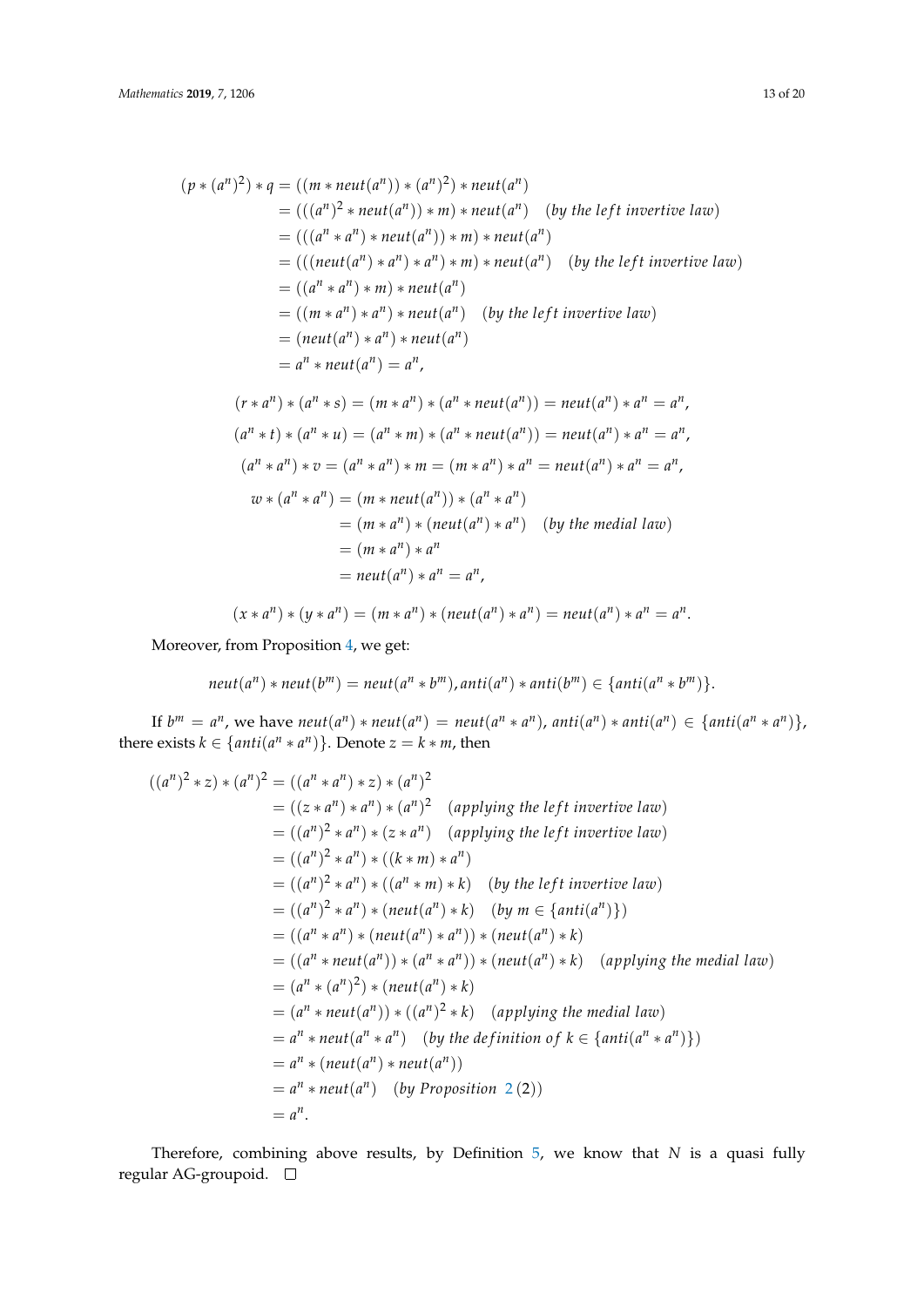The following example shows that a quasi fully regular AG-groupoid may not be a GAG-NET-loop.

<span id="page-13-2"></span>**Example 11.** *Applying the*  $(S, *)$  *in Example* 1*, when*  $a = 1, p = 1, q = 3, r = 4, s = 3, t = 2, u = 3, v = 1$  $a = 1, p = 1, q = 3, r = 4, s = 3, t = 2, u = 3, v = 1$  $a = 1, p = 1, q = 3, r = 4, s = 3, t = 2, u = 3, v = 1$ 2,  $w = 2$ ,  $x = 4$ ,  $y = 2$ ,  $z = 3$ , we have  $a<sup>2</sup> = 2$ , and

$$
1 = (1 * 2) * 3 = (4 * 1) * (1 * 3) = (1 * 2) * (1 * 3)
$$
  
= (1 \* 1) \* 2 = 2 \* (1 \* 1) = (4 \* 1) \* (2 \* 1)  
= (2 \* 3) \* 2.

*When*  $a = 4$ ,  $p = 1$ ,  $q = 3$ ,  $r = 4$ ,  $s = 4$ ,  $t = 3$ ,  $u = 2$ ,  $v = 3$ ,  $w = 3$ ,  $x = 4$ ,  $y = 4$ ,  $z = 2$ , we have *a* <sup>2</sup> = 3*, and*

$$
4 = (1 * 3) * 3 = (4 * 4) * (4 * 4) = (4 * 3) * (4 * 2)
$$
  
= (4 \* 4) \* 3 = 3 \* (4 \* 4) = (4 \* 4) \* (4 \* 4)  
= (3 \* 2) \* 3.

*Being* 2 <sup>2</sup> = 1, 3<sup>3</sup> = 1*, from Definition [5,](#page-2-6) S is a quasi fully regular AG-groupoid. However, it is not a GAG-NET-Loop.*

<span id="page-13-0"></span>**Definition 13.** *An AG-groupoid* (*S*, ∗) *is called a quasi strong inverse AG-groupoid, if the following conditions*  $a$ re satisfied: for any  $a \in S$ , there exists a positive integer  $n$ ,  $a^n \in S$ , and a unary operation  $a^n \to (a^n)^{-1}$  on  $S$ *such that*

$$
((a^n)^{-1})^{-1} = a^n, \ (a^n * (a^n)^{-1}) * a^n = a^n * (a^n * (a^n)^{-1}) = a^n, \ a^n * (a^n)^{-1} = (a^n)^{-1} * a^n.
$$

<span id="page-13-1"></span>**Theorem 9.** *Let* (*N*, ∗) *be a groupoid. Then, N is a GAG-NET-Loop if and only if it is a quasi strong inverse AG-groupoid.*

**Proof.** Necessity: Suppose *N* is a GAG-NET-Loop, from Definition [12,](#page-7-6) for each  $a \in N$ , there exists a generalized neutrosophic extended triplet with degree n denoted by  $(a, neut(a<sup>n</sup>), anti(a<sup>n</sup>)).$  Set

$$
(a^n)^{-1} = \text{neut}(a^n) * \text{anti}(a^n),
$$

by Proposition [3\(](#page-8-2)2),  $neut(a^n) * anti(a^n)$  is unique, so  $(a^n)^{-1}$  is unique. By Proposition 3(7), we have

$$
((an)-1)-1 = neutr(neut(an) * anti(an)) * anti(neut(an) * anti(an)) = an.
$$

Being

$$
(an)-1 * an = (neut(an) * anti(an)) * an = (an * anti(an)) * neutr(an) = neutr(an) * neutr(an) = neutr(an),
$$
  

$$
an * (an)-1 = an * (neut(an) * anti(an))
$$
  

$$
= (neut(an) * an) * (neut(an) * anti(an))
$$
  

$$
= (neut(an) * neutr(an)) * (an * anti(an))
$$
  

$$
= neutr(an),
$$

we have

$$
(a^n)^{-1} * a^n = a^n * (a^n)^{-1},
$$
  

$$
(a^n * (a^n)^{-1}) * a^n = \text{neut}(a^n) * a^n = a^n,
$$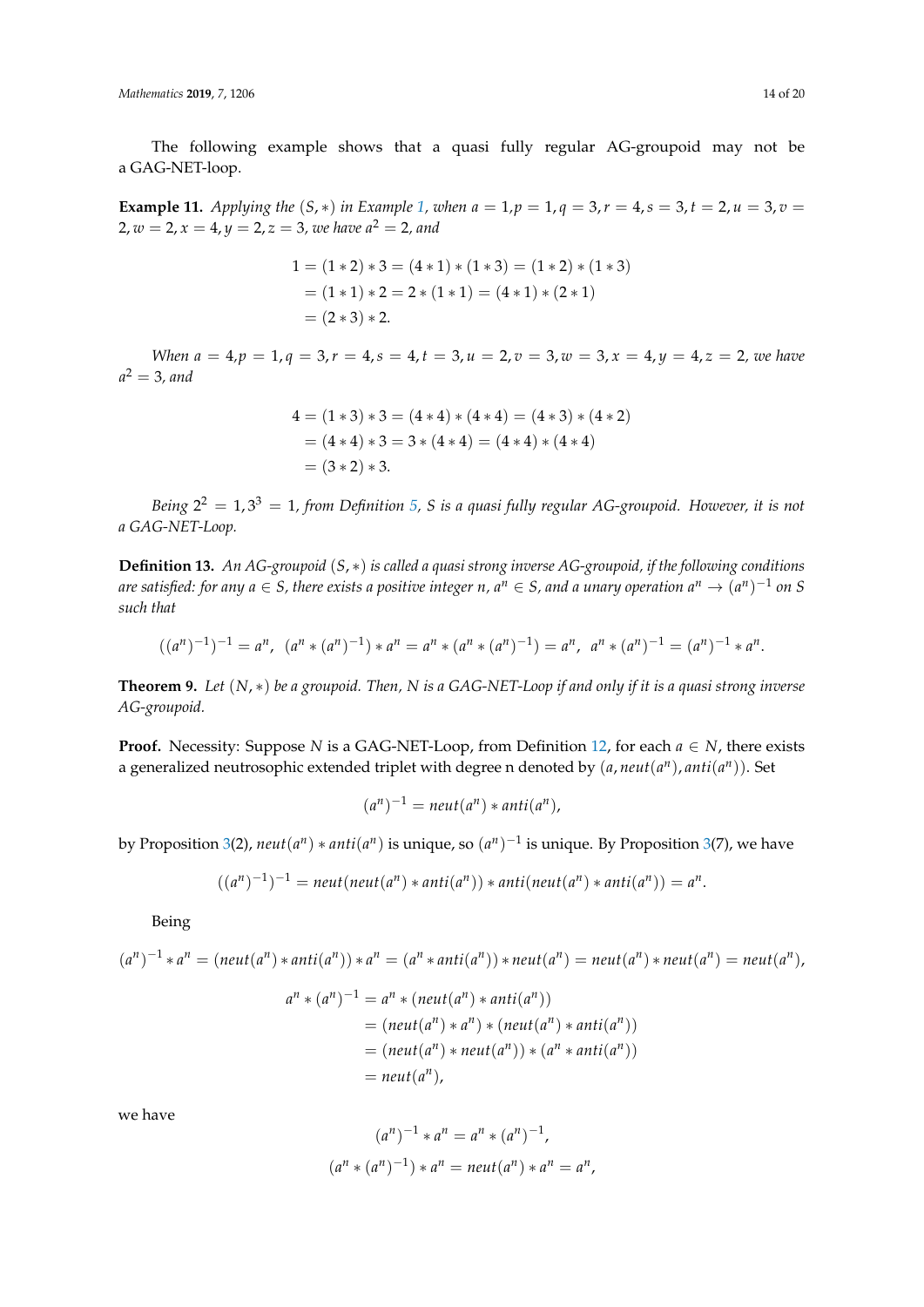$$
a^{n} * (a^{n} * (a^{n})^{-1}) = a^{n} * neut(a^{n}) = a^{n},
$$
  

$$
(a^{n} * (a^{n})^{-1}) * a^{n} = a^{n} * (a^{n} * (a^{n})^{-1}) = a^{n}.
$$

From Definition [13,](#page-13-0) *N* is a quasi strong inverse AG-groupoid.

Sufficiency: If *N* is a quasi strong inverse AG-groupoid, and  $(a^n)^{-1} \in N$ , such that  $a^n * (a^n)^{-1} =$  $(a^n)^{-1} * a^n$  and  $(a^n * (a^n)^{-1}) * a^n = a^n * (a^n * (a^n)^{-1}) = a^n$ . Set

$$
neut(a^n) = a^n * (a^n)^{-1},
$$

then  $neut(a^n) * a^n = (a^n * (a^n)^{-1}) * a^n = a^n * (a^n * (a^n)^{-1}) = a^n * neut(a^n) = a^n$ 

$$
a^{n} * (a^{n})^{-1} = (a^{n})^{-1} * a^{n} = \text{neut}(a^{n}).
$$

From Definition [12,](#page-7-6) we have that *N* is a GAG-NET-Loop and  $(a^n)^{-1} \in \{anti(a^n)\}.$ 

**Example 12.** *Applying* (*S*, ∗) *in Example [8,](#page-10-1) we know that it is a GAG-NET-Loop. We will show that it is a quasi strong inverse AG-groupoid in the following.*

For *d*, there exists an inverse element  $d^{-1} = d$ , such that  $(d^{-1})^{-1} = d$ ,  $(d * d^{-1}) * d = d * (d * d^{-1}) =$ *d*, *d* ∗ *d* <sup>−</sup><sup>1</sup> = *d* <sup>−</sup><sup>1</sup> ∗ *d* = *a, so d is quasi strong inverse. a is quasi strong inverse for the same reason. Moreover, being b* <sup>2</sup> = *a*, *c* <sup>2</sup> = *a, b and c are quasi strong inverse, thus* (*S*, ∗) *is a quasi strong inverse AG-groupoid by Definition [13.](#page-13-0)*

<span id="page-14-2"></span>**Definition 14.** Let  $(N, *)$  be a GAG-NET-Loop. N is called a weak commutative GAG-NET-Loop if  $\forall a, b \in N$ ,  $t$ here exist a generalized neutrosophic extended triplet with degree n (denoted by  $(a,neut(a^n),anti(a^n)))$  and  $a$  generalized neutrosophic extended triplet with degree m (denoted by  $(b,neut(b^m),anti(b^m))),$   $n,m\in{Z^+},$  $a^n * \textit{neut}(b^m) = \textit{neut}(b^m) * a^n.$ 

<span id="page-14-1"></span>**Example 13.** Let  $S = \{1, 2, 3, 4, 5, 6, 7\}$ , an operation  $*$  on S is defined as in Table [8.](#page-14-0) Since  $(1, 1, 1)$ ,  $(2, 2, 2)$ *and* (6, 6, 6) *are neutrosophic extended triplets, but* 3, 4, 5, 7 *do not have the neutral element and opposite element,* thus S is not an AG-NET-Loop. Moreover  $3^2=1$ ,  $4^2=1$ ,  $5^2=2$ ,  $7^2=6$  have the neutral element and opposite *element, so*  $(S, *)$  *is a GAG-NET-Loop. It is not a commutative GAG-NET-Loop being*  $3 * 1 \neq 1 * 3$ *. We can show that it is a weak commutative GAG-NET-Loop.*

<span id="page-14-0"></span>*For* 1, 2, 3, 4, 5, 6 and 7, there exist positive integers 1, 1, 2, 2, 2, 1 and 2, respectively, thus  $S' =$  $\{1^1, 2^1, 3^2, 4^2, 5^2, 6^1, 7^2\} = \{1, 2, 6\}$  *being*  $3^2 = 1, 4^2 = 1, 5^2 = 2, 7^2 = 6$ *. We know that neut*(1) = 1,  $neut(2) = 2$ ,  $neut(6) = 6$ , thus { $neut(1)$ ,  $neut(2)$ ,  $neut(6)$ } ⊆ *S'*. In Table [8,](#page-14-0) we can get the sub *algebra system* (*S* 0 , ∗) *of* (*S*, ∗) *as in Table [9,](#page-15-0) and* (*S* 0 , ∗) *is commutative. Thus,* (*S*, ∗) *is a weak commutative GAG-NET-Loop.*

| $\ast$        | 1            |               |                | $2 \quad 3 \quad 4$ | 5.             |               | 6 7           |
|---------------|--------------|---------------|----------------|---------------------|----------------|---------------|---------------|
| 1             | $\mathbf{1}$ |               | $2 \quad 3$    | 4                   | 5              | 6             | - 7           |
| $\mathcal{L}$ | 2            |               |                | 2 2 2               | $\overline{2}$ | $\mathcal{L}$ | $\mathcal{P}$ |
| 3             | 4            | 2             | $\mathbf{1}$   | 3                   | 5              | 6             | 7             |
| 4             | 3            | $\mathbf{2}$  | $\overline{4}$ | $\mathbf{1}$        | 5              | 6             | 7             |
| 5.            | 5.           | 2             | 5              | 5                   | $\mathbf{2}$   | $\mathcal{L}$ | $\mathcal{D}$ |
| 6             | 6.           | $\mathcal{L}$ | 6              | 6                   | 2              | 6.            | 6             |

7 7 2 7 7 2 6 6

**Table 8.** The operation table of Example [13.](#page-14-1)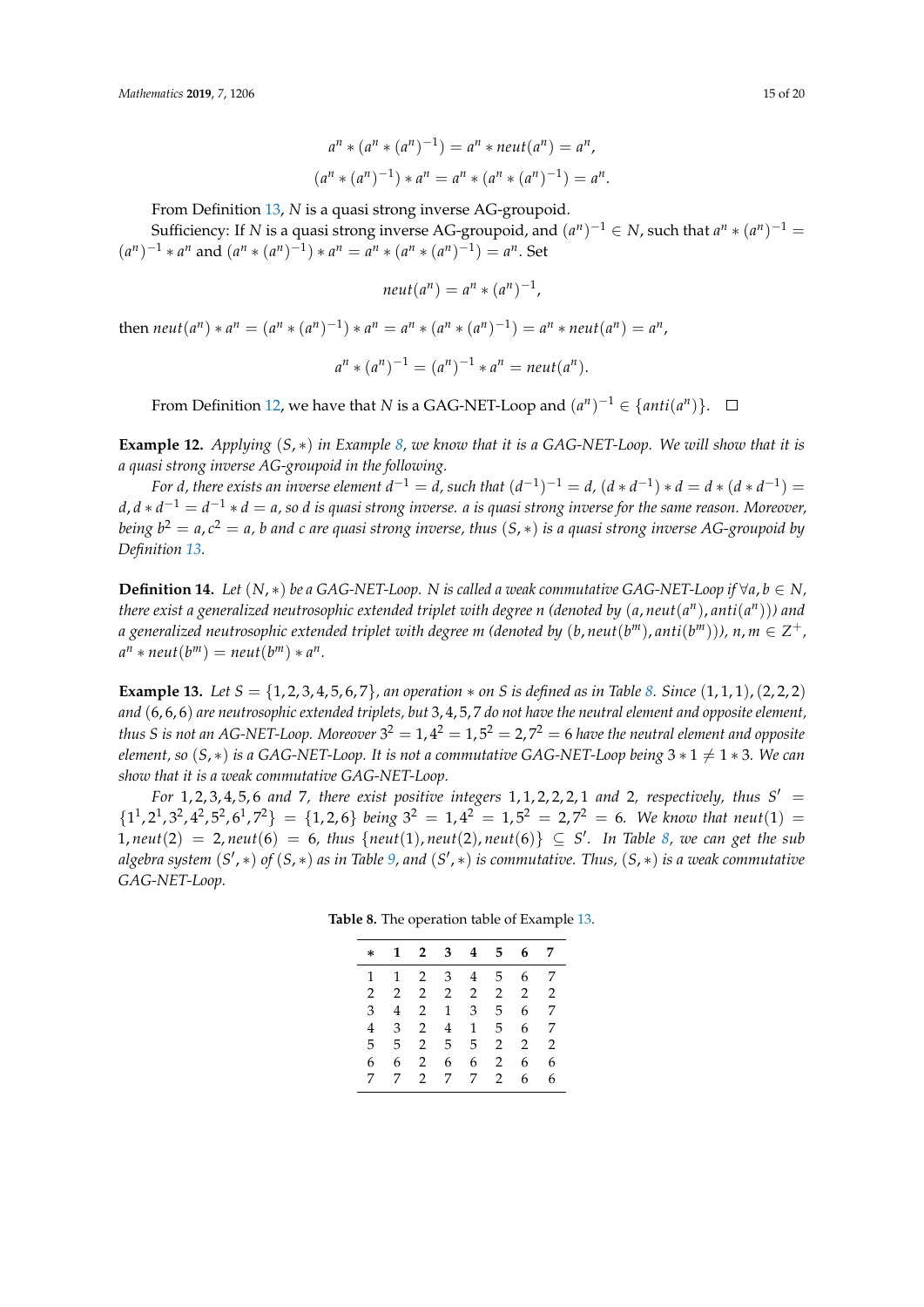Table 9. The sub algebra system *S'* of *S* in Example [13.](#page-14-1)

| $\ast$ | 1 | $\mathbf{2}$ | 6 |
|--------|---|--------------|---|
| 1      | 1 | 2            | 6 |
| 2      | 2 | 2            | 2 |
| 6      | 6 | 2            | 6 |

<span id="page-15-2"></span><span id="page-15-1"></span><span id="page-15-0"></span>**Example 14.** *Let*  $S = \{1, 2, 3, 4\}$ *, an operation*  $*$  *on S is defined as in Table* [10.](#page-15-1) *Being neut*(1)  $*2 = 4 \neq 3 = 3$ 2 ∗ *neut*(1)*, S is not a weak commutative GAG-NET-Loop. Moreover, it is not a commutative AG-NET-Loop.*

**Table 10.** The operation table of Example [14.](#page-15-2)

| $\ast$ | 1 | 2 | 3 | 4 |
|--------|---|---|---|---|
| 1      | 1 | 4 | 2 | З |
| 2      | 3 | 2 | 4 | 1 |
| 3      | 4 | 1 | 3 | 2 |
| 4      | 2 | 3 | 1 | 4 |

**Proposition 5.** *Let* (*N*, ∗) *be a GAG-NET-Loop. Then,* (*N*, ∗) *is a weak commutative GAG-NET-Loop if and only if N* satisfies the following conditions:  $\forall a, b \in N$ , there exist a generalized neutrosophic extended triplet  $w$ ith degree  $n$  (denoted by  $(a,neut(a^n),anti(a^n)))$  and a generalized neutrosophic extended triplet with degree *m* (denoted by  $(b, \text{neut}(b^m), \text{anti}(b^m)))$ ,  $n, m \in \mathbb{Z}^+, a^n * b^m = b^m * a^n$ .

**Proof.** Necessity: If (*N*, ∗) is a weak commutative GAG-NET-Loop, then there are two positive integers *n*, *m*, such that  $a^n$  and  $b^m$  have the neutral element and opposite element. Thus, from Definition [14,](#page-14-2) ∀*a*, *b* ∈ *N*, we have

$$
a^n * b^m = (neut(a^n) * a^n) * (b^m * neut(b^m))
$$
  
= (neut(a^n) \* b^m) \* (a^n \* neut(b^m))  
= (b^m \* neut(a^n)) \* (neut(b^m) \* a^n)  
= (b^m \* neut(b^m)) \* (neut(a^n) \* a^n)  
= b^m \* a^n.

Sufficiency: If  $(N, *)$  is a GAG-NET-Loop, then for  $a \in N$ , there is a positive integer *n*, such that  $a^n$  has the neutral element and opposite element, denoted by  $neut(a^n)$  and  $anti(a^n)$ , respectively. For  $b \in N$ , there is a positive integer *m*, such that  $b^m$  has the neutral element and opposite element, denoted by  $neut(b^m)$  and  $anti(b^m)$ , respectively. Suppose that  $(N, *)$  satisfies the conditions  $a^n * b^m =$ *b*<sup>m</sup> ∗ *a*<sup>n</sup>, From Proposition [2,](#page-8-1) we have *neut*(*b*<sup>m</sup>) exists neutral element and opposite element. We get  $a^n * \textit{neut}(b^m) = \textit{neut}(b^m) * a^n$ . From Definition [14,](#page-14-2) we know that  $(N, *)$  is a weak commutative GAG-NET-Loop.

<span id="page-15-3"></span>**Definition 15.** *A GAG-NET-Loop* (*S*, ∗) *is called a quasi Clifford AG-groupoid, if it is a quasi strong inverse AG-groupoid and for any*  $a, b \in S$ *, there are two positive integers n, m such that* 

$$
a^{n} * (b^{m} * (b^{m})^{-1}) = (b^{m} * (b^{m})^{-1}) * a^{n}.
$$

**Theorem 10.** *Let* (*N*, ∗) *be a groupoid. Then, N is a weak commutative GAG-NET-Loop if and only if it is a quasi Clifford AG-groupoid.*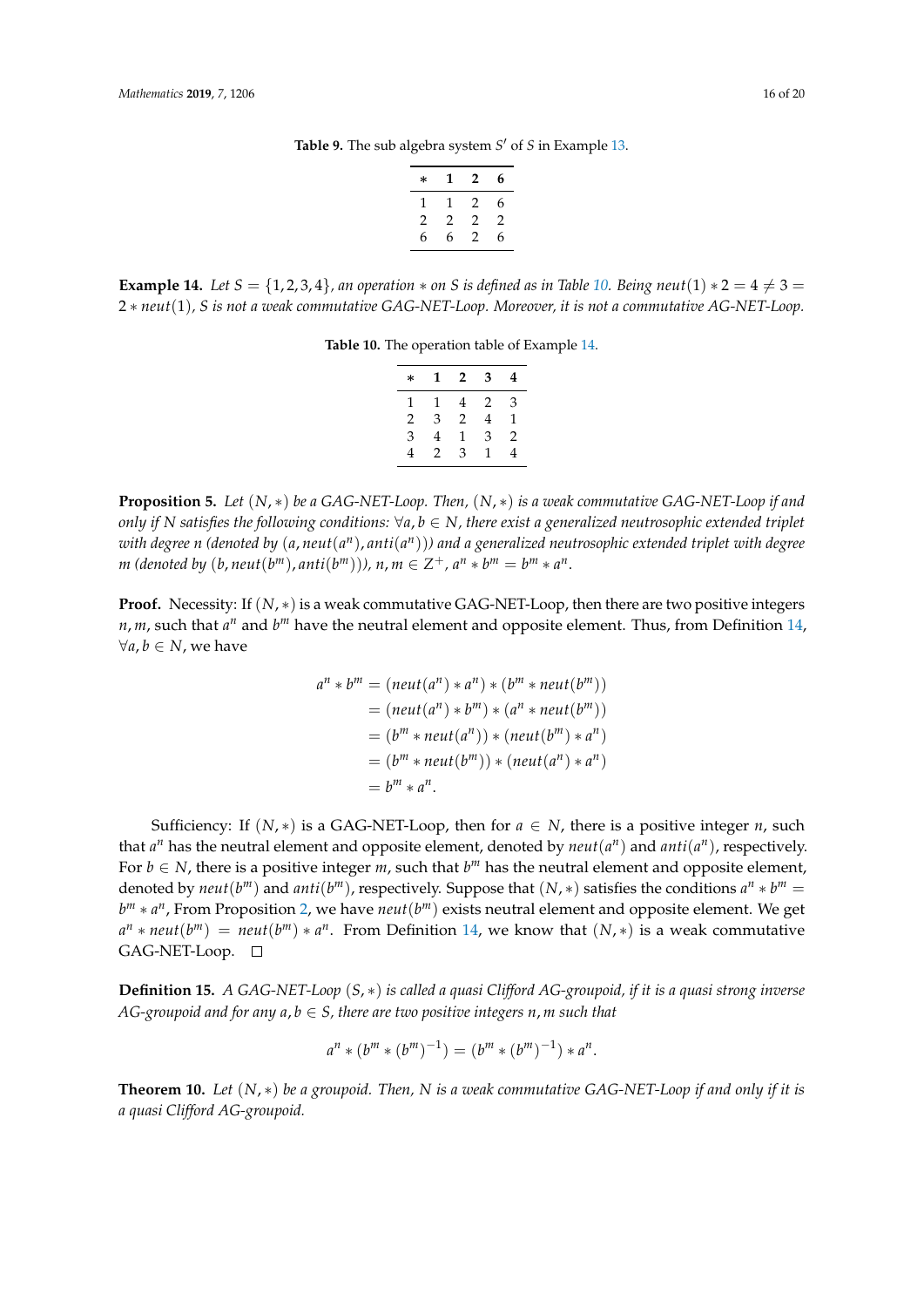**Proof.** Necessity: Suppose that *N* is a weak commutative GAG-NET-Loop. By Theorem [9,](#page-13-1) we know that *N* is a quasi strong inverse AG-groupoid, then  $\forall a, b \in N$  there are two positive integers *n*, *m*, such that  $a^n$  and  $b^m$  have the neutral element and opposite element. Set

$$
(a^n)^{-1} = \text{neut}(a^n) * \text{anti}(a^n).
$$

For any  $a, b \in N$ , we have

$$
a^{n} * (b^{m} * (b^{m})^{-1}) = a^{n} * \text{neut}(b^{m}) = \text{neut}(b^{m}) * a^{n} = (b^{m} * (b^{m})^{-1}) * a^{n}.
$$

From Definition [15,](#page-15-3) we know that *N* is a quasi Clifford AG-groupoid.

Sufficiency: Assume that *N* is a quasi Clifford AG-groupoid, from Definition [15,](#page-15-3) it is a quasi strong inverse AG-groupoid. By Theorem [9,](#page-13-1) we know that *N* is a GAG-NET-Loop. Then,  $\forall a, b \in N$ there are two positive integers  $n$ ,  $m$ , such that  $a^n$  and  $b^m$  have the neutral element and opposite element,  $(a<sup>n</sup>)<sup>-1</sup> ∈ N, (b<sup>m</sup>)<sup>-1</sup> ∈ N. Set$ 

$$
neut(a^n) = a^n * (a^n)^{-1},neut(b^m) = b^m * (b^m)^{-1}.
$$

From Definition [15,](#page-15-3) being  $a^n * (b^m * (b^m)^{-1}) = (b^m * (b^m)^{-1}) * a^n$ , we have  $a^n * \text{neut}(b^m) =$ *neut*(*b*<sup>*m*</sup>) ∗ *a*<sup>*n*</sup>. We can get that *N* is a weak commutative GAG-NET-Loop by Definition [14.](#page-14-2)

<span id="page-16-1"></span>**Example 15.** *Let*  $S = \{1, 2, 3, 4, 5, 6, 7, 8\}$ *, an operation*  $*$  *on*  $S$  *is defined as in Table [11.](#page-16-0) It is a weak commutative GAG-NET-Loop. We show that it is a quasi Clifford AG-groupoid. From Theorem [9,](#page-13-1) we can see that*  $(S, *)$  *is a quasi strong inverse AG-groupoid. We just show for any*  $x, y \in S$ *, there are two positive integers n* and *m* such that  $x^n * (y^m * (y^m)^{-1}) = (y^m * (y^m)^{-1}) * x^n$ .

<span id="page-16-0"></span>*In Example [15,](#page-16-1)* 1, 2, 3, 4, 5, 6, 7 *and* 8*, there exist positive integers* 1, 1, 2, 2, 2, 1, 2 *and* 2*, respectively, and*  $set 1^{-1} = 1, 2^{-1} = 2, (3^2)^{-1} = 1, (4^2)^{-1} = 1, (5^2)^{-1} = 2, 6^{-1} = 6, (7^2)^{-1} = 6, (8^2)^{-1} = 6$ . For any  $x,y\in\{1^1,2^1,3^2,4^2,5^2,6^1,7^2,8^2\}$ , without losing generality, let  $x=1, y=2$ , we can get  $1^1*(2^1*(2^1)^{-1})=1$  $(2^1 * (2^1)^{-1}) * 1^1 = 2$ . We can verify other cases, thus  $(S, *)$  is a quasi Clifford AG-groupoid.

| * | 1 | $\mathbf{2}$   | 3 | 4 | 5.             | 6              | 7 | 8 |
|---|---|----------------|---|---|----------------|----------------|---|---|
| 1 | 1 | 2              | 3 | 4 | 5.             | 6              | 7 | 8 |
| 2 | 2 | $\overline{2}$ | 2 | 2 | 2              | $\overline{2}$ | 2 | 2 |
| 3 | 4 | 2              | 1 | 3 | 5              | 6              | 7 | 8 |
| 4 | 3 | $\overline{2}$ | 4 | 1 | 5              | 6              | 7 | 8 |
| 5 | 5 | 2              | 5 | 5 | $\overline{2}$ | $\overline{2}$ | 2 | 2 |
| 6 | 6 | 2              | 6 | 6 | 2              | 6              | 6 | 6 |
| 7 | 7 | 2              | 7 | 7 | 2              | 6              | 6 | 6 |
| 8 | 8 | 2              | 8 | 8 | $\overline{2}$ | 6              | 6 | 6 |

**Table 11.** The operation table of Example [15.](#page-16-1)

<span id="page-16-2"></span>**Example 16.** *Let*  $S = \{1, 2, 3, 4, 5\}$ *, an operation*  $*$  *on S is defined as in Table [12.](#page-17-1) it is not a weak commutative GAG-NET-Loop. We show that there exist*  $x, y \in S$ , for any two positive integers n and m such that  $x^n * (y^m * x)$  $(y^m)^{-1}$   $\neq (y^m * (y^m)^{-1}) * x^n$ .

*In Example* [16,](#page-16-2) for any  $n, m \in \mathbb{Z}^+$ ,  $1^n = 1, 2^m = 2$  and  $(1^n)^{-1} = 1, (2^m)^{-1} = 2$ , but  $1^n * (2^m *$  $(2^m)^{-1}$ ) = 4  $\neq$  3 =  $(2^m \times (2^m)^{-1}) \times 1^n$ . That is, for 1, 2  $\in$  S, there are not two positive integers *n*, *m* such *that*  $1^n * (2^m * (2^m)^{-1}) = (2^m * (2^m)^{-1}) * 1^n$ . *Thus,*  $(S, *)$  *is not a quasi Clifford AG-groupoid.*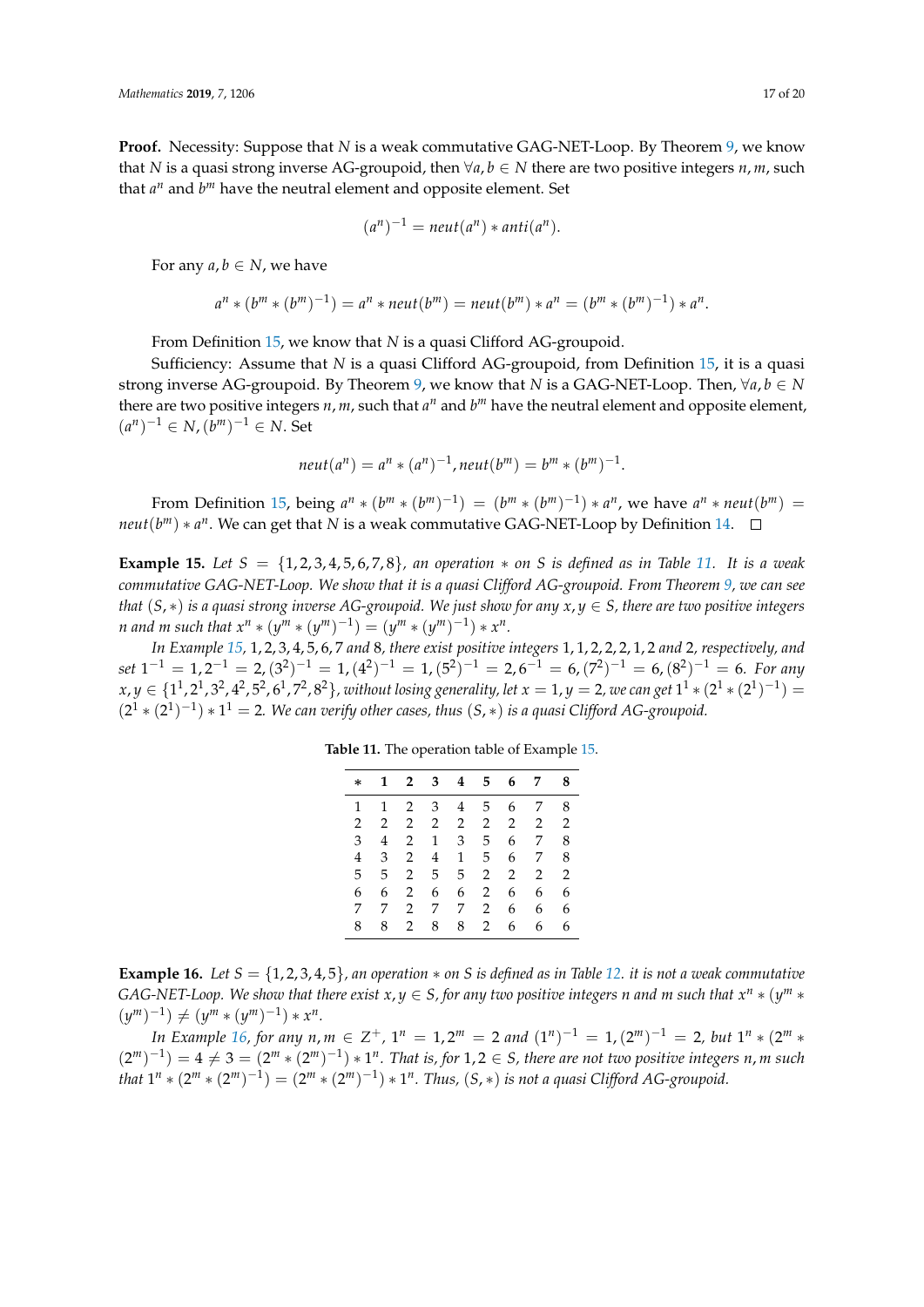| 3<br>$2^{\circ}$<br>1<br>$\ast$          | 4              |   |
|------------------------------------------|----------------|---|
|                                          |                | 5 |
| 1<br>$\overline{2}$<br>4<br>$\mathbf{1}$ | 3              | 1 |
| 4<br>3<br>$\overline{2}$<br>2            | $\mathbf{1}$   | 3 |
| 3<br>3<br>4<br>1                         | $\overline{2}$ | 4 |
| 3<br>$\overline{2}$<br>1<br>4            | 4              | 2 |
| 5<br>$\mathcal{L}$<br>4<br>1             | 3              | 5 |

**Table 12.** The operation table of Example [16.](#page-16-2)

#### <span id="page-17-1"></span><span id="page-17-0"></span>**5. Conclusions**

<span id="page-17-2"></span>We thoroughly study the GAG-NET-Loop from the perspective of the AG-groupoid theory and obtained some important results. Figures [1](#page-17-2) and [2](#page-17-3) give the relations of the GAG-NET-Loop and other algebraic structures.



**Figure 1.** The relations of GAG-NET-Loop and other algebraic structures.

<span id="page-17-3"></span>

**Figure 2.** The relations of GAG-NET-Loop and other AG-groupoids.

As can be seen in Figure [1,](#page-17-2) we prove that the AG-NET-Loop is equal to the strong inverse AG-groupoid, the GAG-NET-Loop is equal to the quasi strong inverse AG-groupoid, and the weak commutative GAG-NET-Loop is equal to the quasi Clifford AG-groupoid.

As can be seen in Figure [2,](#page-17-3) we prove that a GAG-NET-loop is a quasi regular AG-groupoid, but a quasi regular AG-groupoid may not be a GAG-NET-loop; a GAG-NET-loop is a quasi fully regular AG-groupoid, but a quasi fully regular AG-groupoid may not be a GAG-NET-loop.

Figure [3](#page-18-11) can be used to further express the relationships among GAG-NET-Loop and some algebraic systems. Here, as shown in Example [2,](#page-3-1) A represents a commutative AG-NET-Loop; as shown in Example [15,](#page-16-1) B represents a weak commutative GAG-NET-Loop, but it is not an AG-NET-Loop; as i s shown in Example [14,](#page-15-2) C represents a non-commutative AG-NET-Loop; D represents a GAG-NET- Loop, but it is neither an AG-NET-Loop nor a weak commutative GAG-NET-Loop; as shown in Example [10,](#page-11-0) E represents a quasi regular AG-groupoid, but it is not a GAG-NET-Loop; and as shown in Example [11,](#page-13-2) F represents a quasi fully regular AG-groupoid, but it is not a GAG-NET-Loop. A+B represents a weak commutative GAG-NET-Loop, A+C represents an AG-NET-Loop, A+B+C+D represents a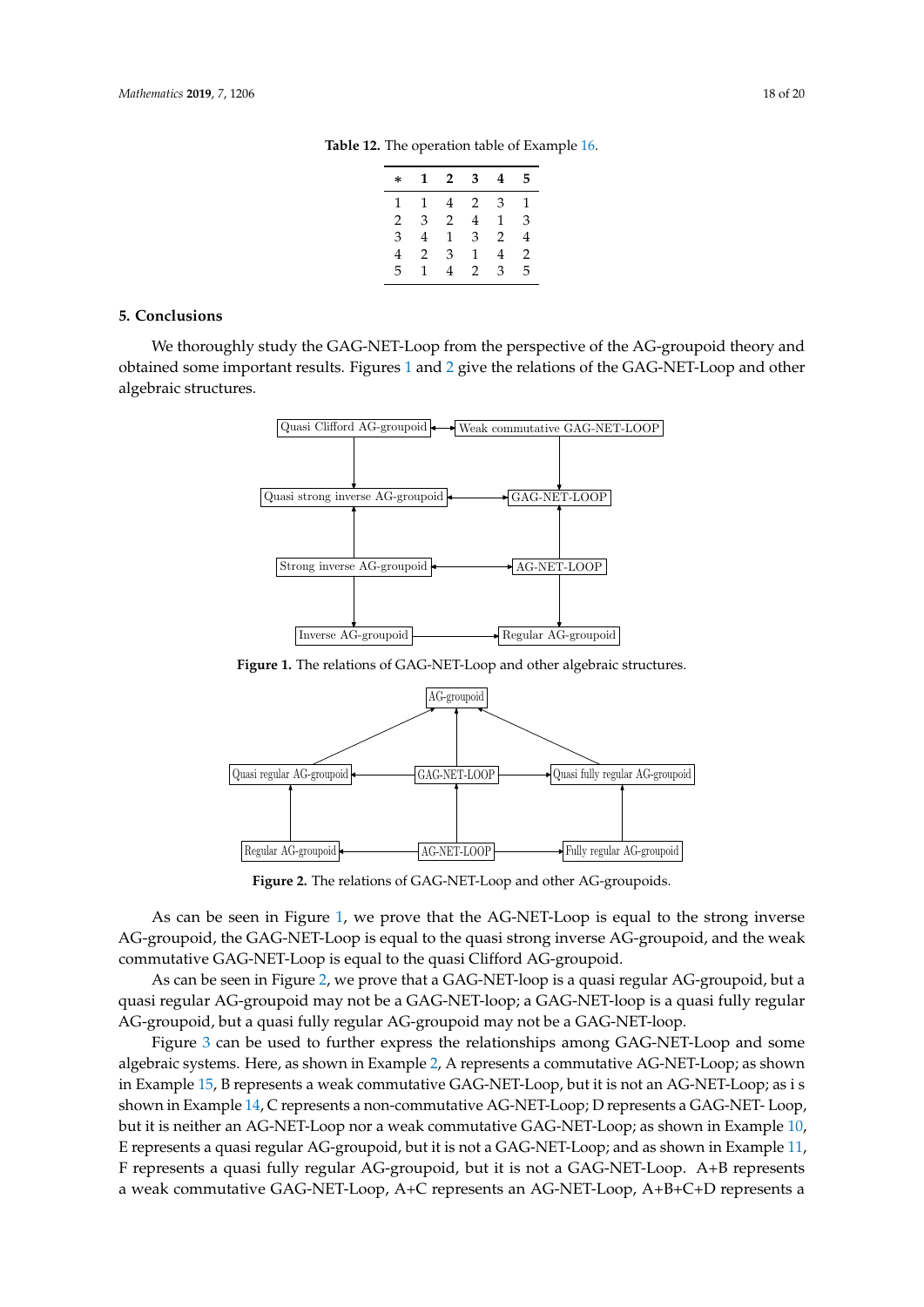<span id="page-18-11"></span>GAG-NET-Loop, A+B+C+D+E represents a quasi regular AG-groupoid, and A+B+C+D+F represents a quasi fully regular AG-groupoid.



**Figure 3.** The relationships among some algebraic systems and GAG-NET-Loop.

All these results are interesting for the exploration of the structure characterization of GAG-NET-Loop. As the next research topics, we want to find some special GAG-NET-Loops which can be decomposed into some smaller GAG-NET-Loops, and explore the relationship between these special GAG-NET-Loops and the related AG-groupoids.

**Author Contributions:** Conceptualization, Funding acquisition, Writing—review and editing, X.Z.; Data curation, Software, Writing—original draft, Writing–review and editing, X.A.; Resources, Writing–review and editing, Y.M.

**Funding:** This research was funded by National Natural Science Foundation of China (Grant No. 61976130).

**Conflicts of Interest:** The authors declare no conflict of interest.

## **References**

- <span id="page-18-0"></span>1. Kazim, M.; Naseeruddin, M. On almost semigroups. *Aligarh Bull. Math.* **1972**, *2*, 1–7.
- <span id="page-18-1"></span>2. Holgate, P. Groupoids satisfying a simple invertive law. *Math. Stud.* **1992**, *61*, 101–106.
- <span id="page-18-2"></span>3. Mushtaq, Q.; Iqbal, Q. Decomposition of a locally associative LA-semigroup. *Semigroup Forum* **1990**, *41*, 155–164. [\[CrossRef\]](http://dx.doi.org/10.1007/BF02573386)
- 4. Proti, P.V.; Stevanovi, N. AG-test and some general properties of Abel-Grassmann's groupoids. *Pure Math. Appl.* **1995**, *6*, 371–383.
- <span id="page-18-9"></span>5. Khan, M.; Faisal; Amjad, V. On some classes of Abel-Grassmann's groupoids. *J. Adv. Res. Pure Math.* **2011**, *3*, 109–119. [\[CrossRef\]](http://dx.doi.org/10.5373/jarpm.670.121410)
- <span id="page-18-10"></span>6. Faisal; Khan, A.; Davvaz, B. On fully regular AG-groupoids. *Afr. Mat.* **2014**, *25*, 449–459. [\[CrossRef\]](http://dx.doi.org/10.1007/s13370-012-0125-3)
- 7. Khan, M.; Anis, S. On semilattice decomposition of an Abel-Grassmann's groupoid. *Acta Math. Sin. Engl. Ser.* **2012**, *28*, 1461–1468. [\[CrossRef\]](http://dx.doi.org/10.1007/s10114-012-0014-6)
- 8. Rashad, M.; Ahmad, I.; Shah, M.; Khuhro, Z.U.A. Left transitive AG-groupoids. *Mathematics* **2014**, *46*, 547–552.
- <span id="page-18-3"></span>9. Iqbal, M.; Ahmad, I. Ideals in CA-AG-groupoids. *Indian J. Pure Appl. Math.* **2018**, *49*, 265–284. [\[CrossRef\]](http://dx.doi.org/10.1007/s13226-018-0268-5)
- <span id="page-18-4"></span>10. Smarandache, F. Neutrosophic set—A generalization of the intuitionistic fuzzy set. *Int. J. Pure Appl. Math.* **2005**, *24*, 287–297.
- <span id="page-18-5"></span>11. Peng, X.; Dai, J. A bibliometric analysis of neutrosophic set: two decades review from 1998 to 2017. *Artif. Intell. Rev.* **2018**. [\[CrossRef\]](http://dx.doi.org/10.1007/s10462-018-9652-0)
- 12. Peng, X.; Liu, C. Algorithms for neutrosophic soft decision making based on EDAS, new similarity measure and level soft set. *J. Intell. Fuzzy Syst.* **2017**, *32*, 955–968. [\[CrossRef\]](http://dx.doi.org/10.3233/JIFS-161548)
- <span id="page-18-6"></span>13. Peng, X.; Dai, J. Approaches to single-valued neutrosophic MADM based on MABAC, TOPSIS and new similarity measure with score function. *Neural Comput. Appl.* **2018**, *29*, 939–954. [\[CrossRef\]](http://dx.doi.org/10.1007/s00521-016-2607-y)
- <span id="page-18-7"></span>14. Abdel-Basset, M.; Chang, V.; Mohamed, M.; Smarandche, F. A refined approach for forecasting based on neutrosophic time series. *Symmetry* **2019**, *11*, 457. [\[CrossRef\]](http://dx.doi.org/10.3390/sym11040457)
- <span id="page-18-8"></span>15. Abdel-Basset, M.; Mohamed, M.; Chang, V.; Smarandache, F. IoT and its impact on the electronics market: a powerful decision support system for helping customers in choosing the best product. *Symmetry* **2019**, *11*, 611. [\[CrossRef\]](http://dx.doi.org/10.3390/sym11050611)